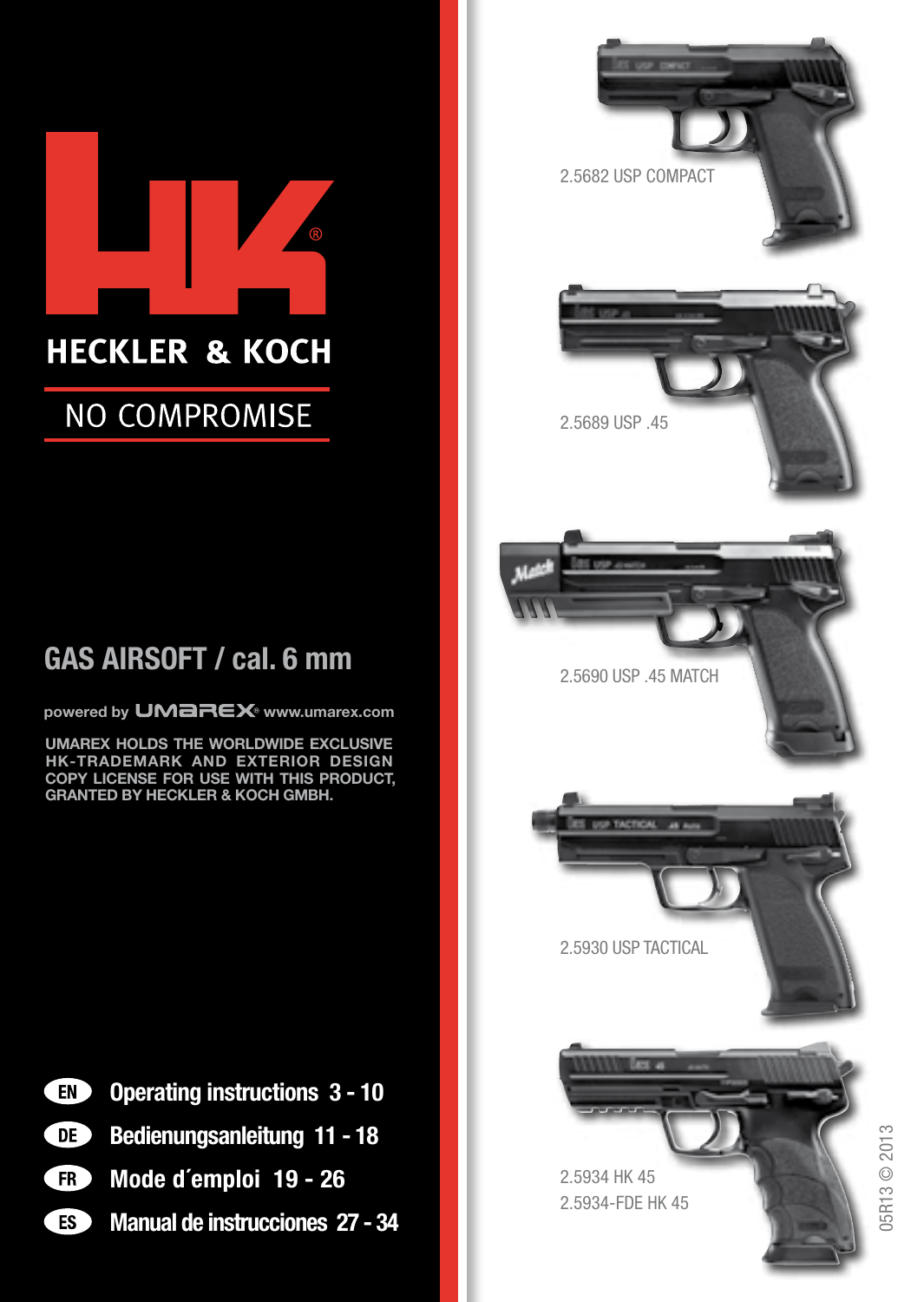

Description Benennung Designation **Designacion** 



Operation Bedienung Emploi Reglaje



Maintenance Pflege Entretien Cuidados



Safety instructions Sicherheitshinweise Consignes de sécurité Instucciones de seguridad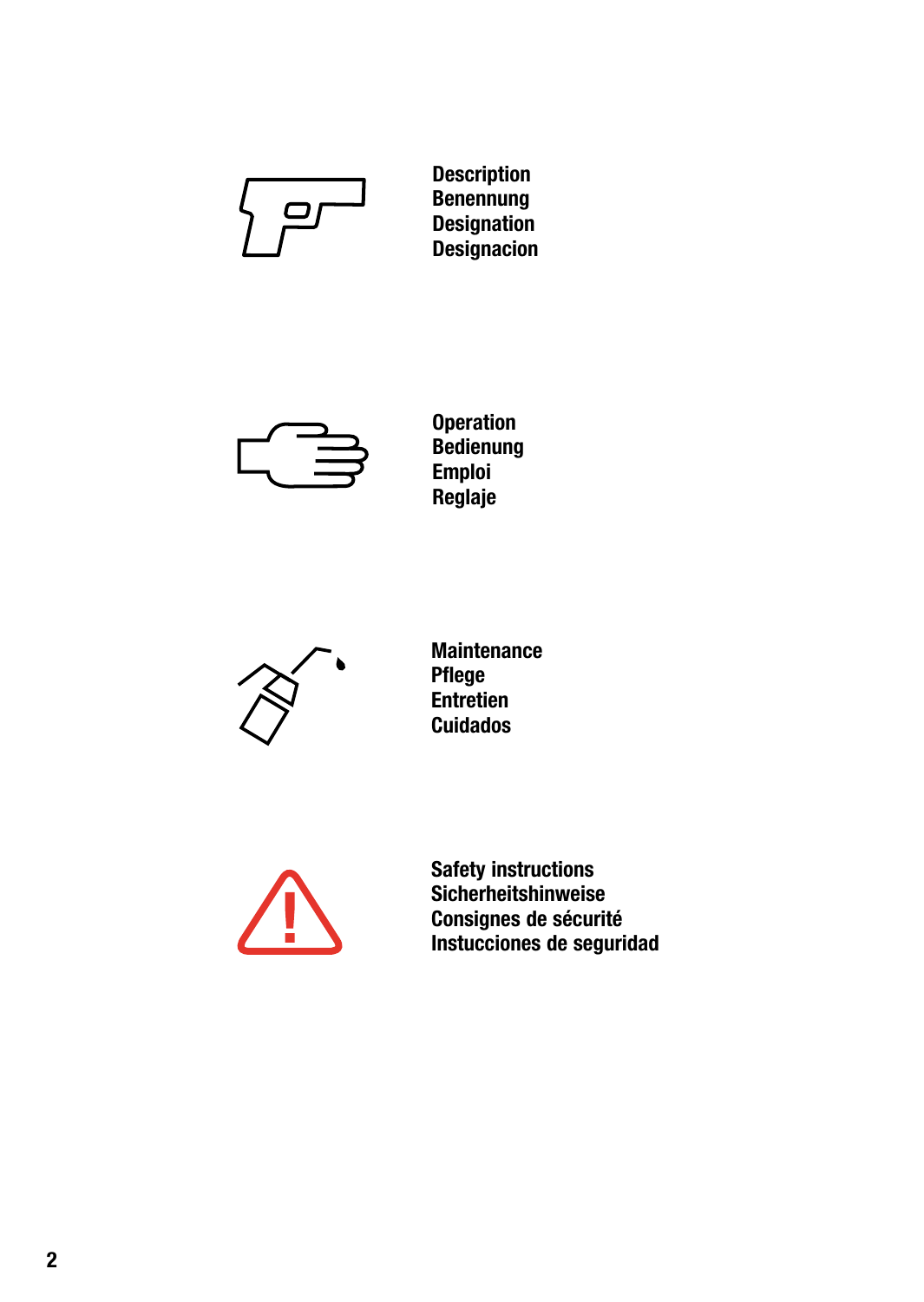

You should be fully familiar with the proper and safe handling of your weapon. The basic principles of weapons safety require you to always apply the following rules when handling the firearm.

- Always treat a weapon as if it was loaded.
- Always put the safety of a weapon to "safe" when loading it so that there can be no unintentional discharge.
- Keep your finger away from the trigger. It should be straight and should rest on the trigger guard.
- Only use the kind of projectiles suitable for your weapon.
- Always keep the muzzle pointed in a safe direction.
- This weapon may only be discharged in your own house, on authorized shooting ranges and inside enclosed private property. It is to be made sure that no projectile can leave the enclosed property.
- Keep the danger area of the projectile in mind.
- Never transport a loaded weapon. Only load your weapon when you intend to fire it.
- Never aim your airgun at persons or animals. Avoid ricochets. Never fire at smooth, hard surfaces or water.
- Before you discharge your weapon, make sure that target and surrounding area are safe.
- Make sure that you always have full control over the muzzle of your weapon, even if you stumble or fall down.
- Safety shooting glasses should always be worn when firing the weapon.
- Always store your weapon in a safe place and in unloaded condition. Unauthorized persons (persons not familiar with the use of weapons, children) must not have access to it. Ammunition is to be kept in a separate place.
- This weapon and its instruction manual may only be passed on to persons
	- who are fully familiar with its use and
	- who have reached the legally stipulated minimum age in the respective country.
- Modifications or repairs of weapons are only to be effected by authorized agencies or by a skilled gunsmith.
- Never leave a loaded weapon unattended.
- Only unloaded weapons are to be handed over to another person.

#### REPAIR

A gun that does not work properly is dangerous. Repairing a gun by oneself is difficult and an incorrectly assembled gun can malfunction in dangerous ways.

Caution: Repairs should only be completed by UMAREX authorized centres.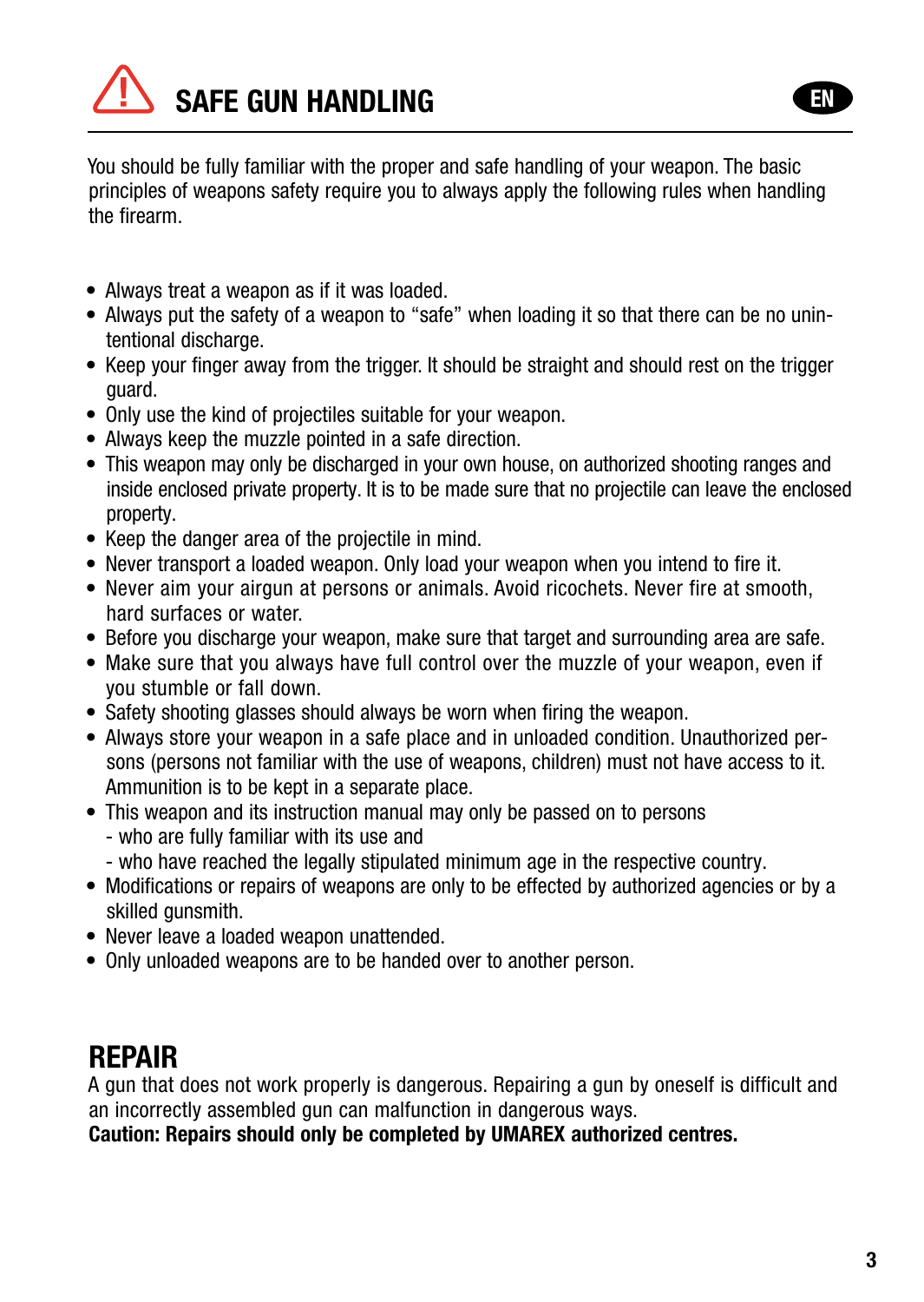



For your own safety and the safety of others, carefully read these instructions before using this weapon. Buyers and owners must observe all rules concerning the use and ownership of air guns. Modifying this weapon may result in a change of its classification under weapons law and is therefore prohibited. In such cases the manufacturer's warranty will immediately become void.

#### **WARNING**

Do not brandish or display this airgun in public – it may confuse people and may be a crime. Police and others may think this airgun is a firearm. Do not change the coloration and markings to make it look more like a firearm. That is dangerous and may be a crime.

#### **WARRANTY**

During the legal warranty period, which begins on the date of purchase, UMAREX will repair or replace your weapon at no charge provided the defect was not caused by you. Return your weapon to an authorized dealer along with a description of the problem and proof of purchase.

The air guns manufactured by UMAREX Sportwaffen GmbH & Co. KG are made according to the regulations of the PTB (Physikalisch-Technische Bundesanstalt), German federal law, the CIP regulations and the technical know-how of UMAREX Sportwaffen GmbH & Co. KG.

We will not assume any liability whatsoever if this product is exported to territories outside of Germany and as a consequence does not comply with domestic legal requirements of these territories. It will be the sole responsibility of the importer to ensure compliance with local laws and regulations.

| Item no.             |                                          |        |          |        | 2.5682 企 2.5689 企 2.5690 企 2.5930 企 2.5934 企 |
|----------------------|------------------------------------------|--------|----------|--------|----------------------------------------------|
| System               | <b>Gas Airsoft</b>                       |        |          |        |                                              |
| Caliber/Ammo         | cal. 6 mm BB                             |        |          |        |                                              |
| Energy               | 1 JOULE max. 1 JOULE max. 1,3 JOULE max. |        |          |        |                                              |
| Velocity             | up to 95 m/s with 0,20 g BB              |        |          |        |                                              |
| <b>Barrel length</b> | 78 mm                                    | 96 mm  | $151$ mm | 129 mm | $109.5 \, \text{mm}$                         |
| Weight               | 732 g                                    | 856 g  | 1117 g   | 880 g  | 874q                                         |
| Length               | 174 mm                                   | 195 mm | 235 mm   | 215 mm | mm                                           |
| Magazine capacity    | 22 BBs                                   | 25 BBs | 25 BBs   | 25 BBs | 29 BBs                                       |
| Danger distance      | 150 m                                    |        |          |        |                                              |

#### TECHNICAL DATA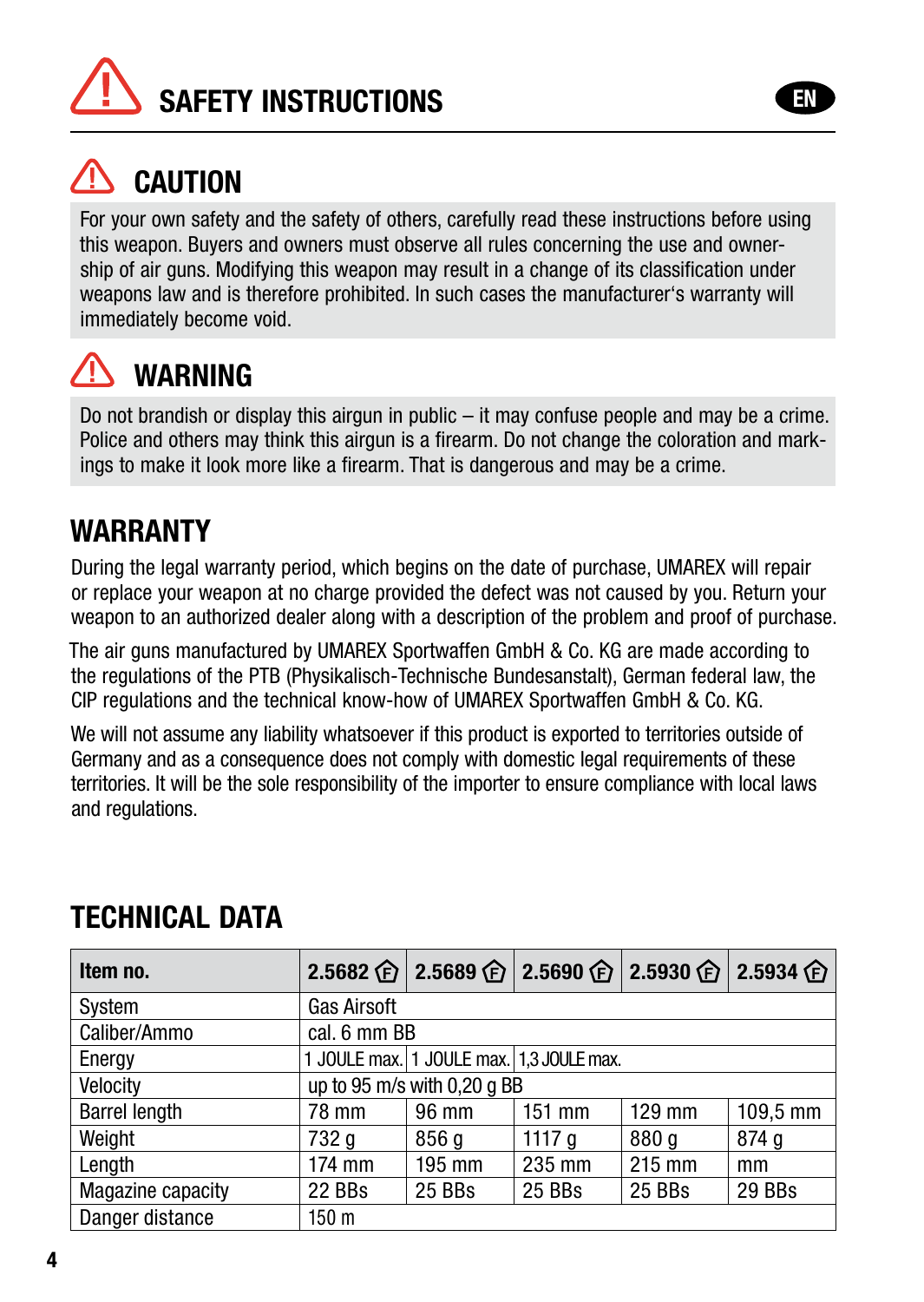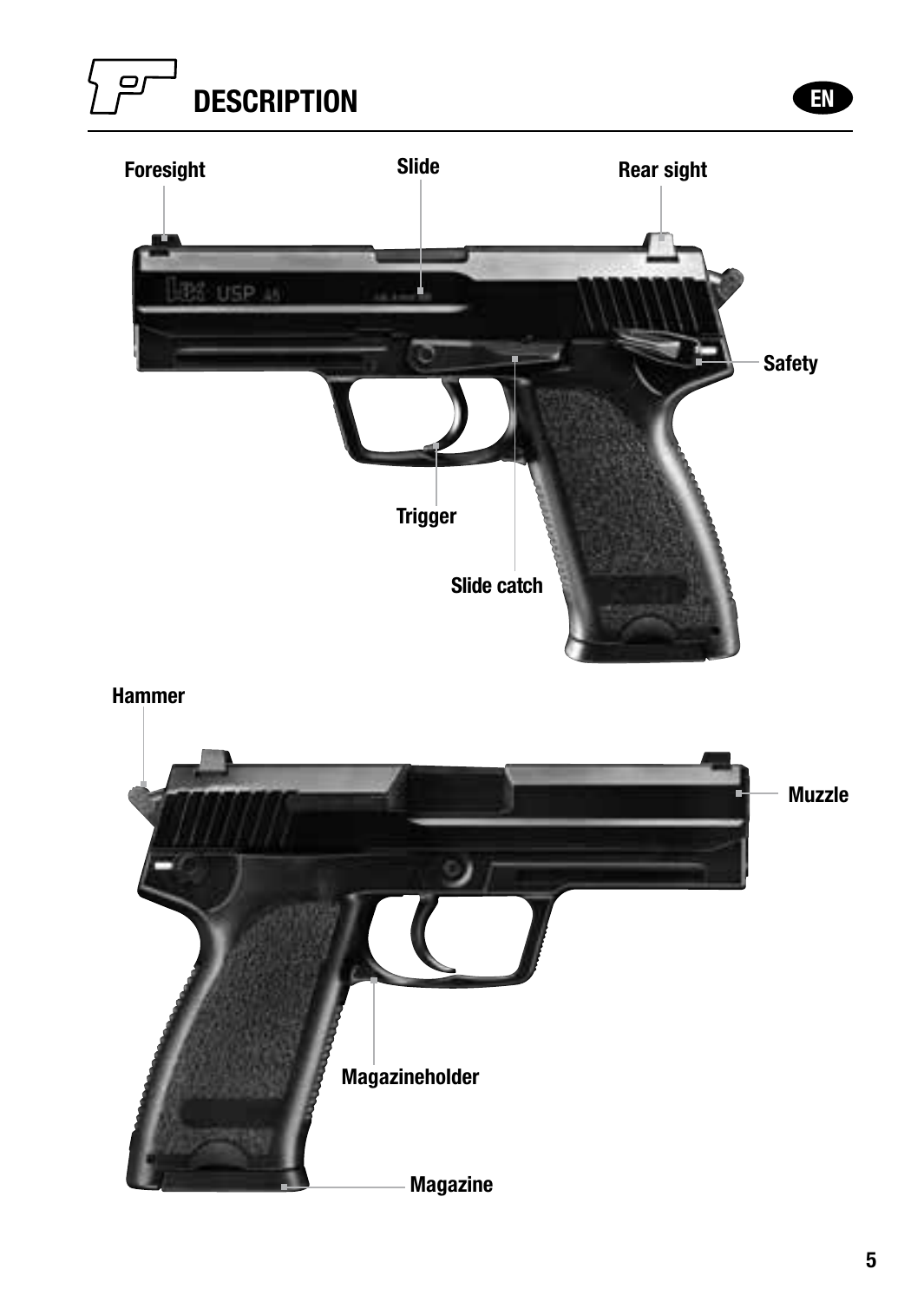



#### $\hat{C}$  caution

- Only handle the gun when it is in safe condition.
- Always make sure that the muzzle points into a safe direction.



EN



#### DECOCKING LEVER





6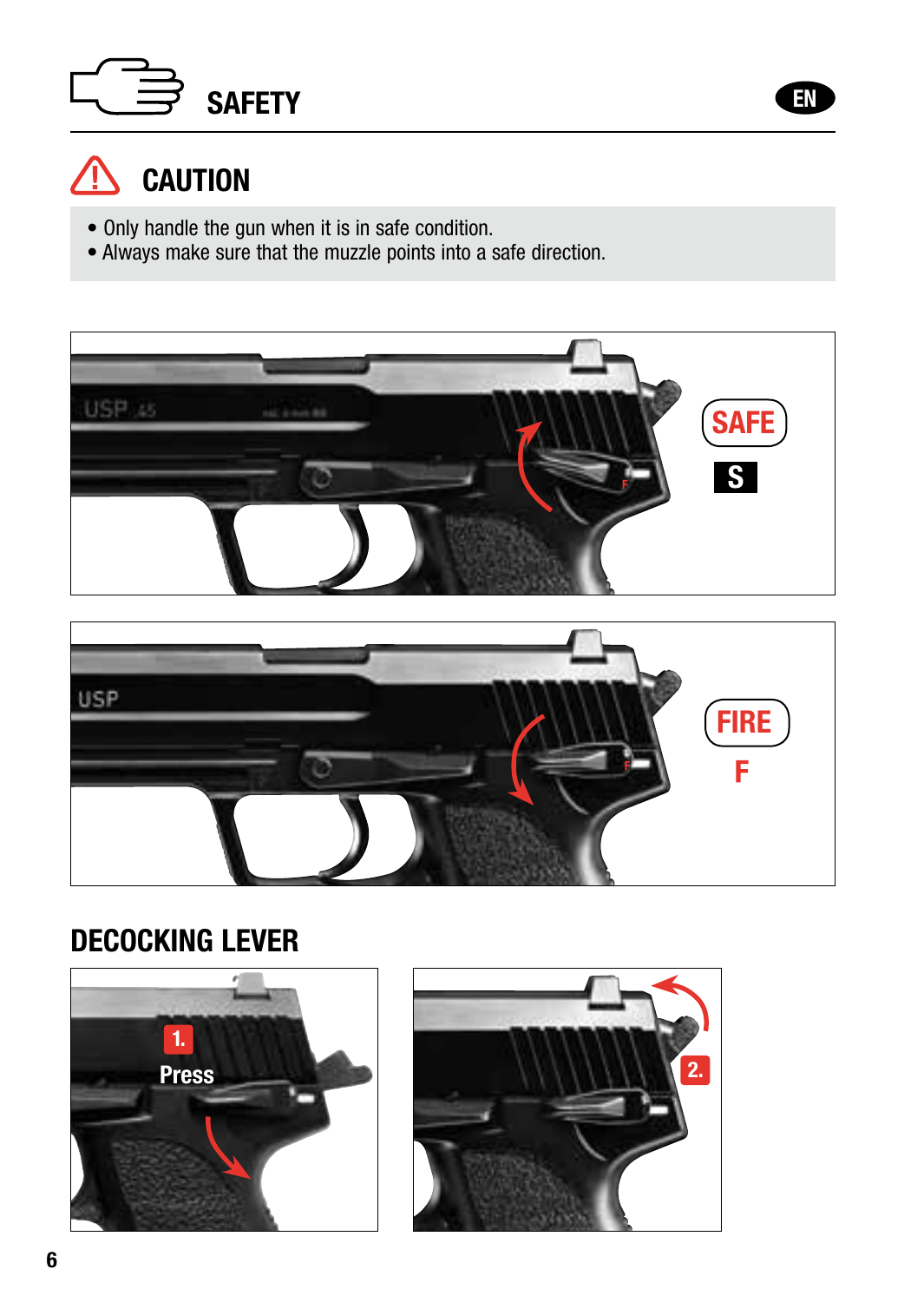



- Keep hands and face at a safe distance from the escaping gas.
- Escaping gas may cause icing. Gas may explode if exposed to temperatures exceeding 50°C. • Do not smoke, keep away from naked flames. The gas is highly inflammable.





Press the magazine holder. Pull out the magazine.

Keep the magazine with gas tank tilted. Attach the gas flask vertically to the charging port of the magazine. Press the flask against the port. The magazine is fully charged when you observe a discharge of gas from the port.





#### Removing of Gas

Hold the magazine at its bottom. Press the valve Residual gas may now be discharged.

EN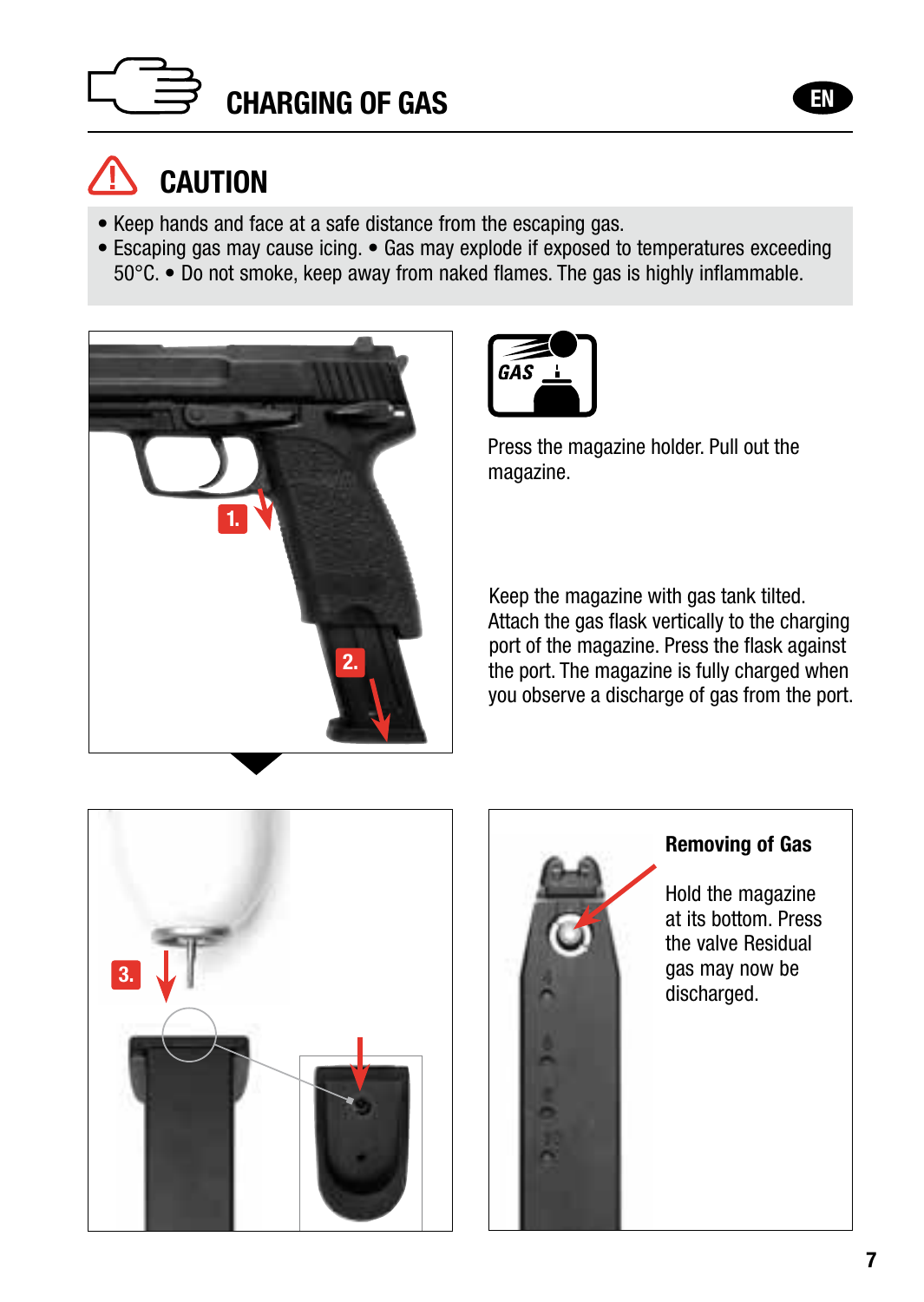





Press magazine holder Remove the magazine

Pull down and hold magazine follower. Load BBs Unlock follower

Insert magazine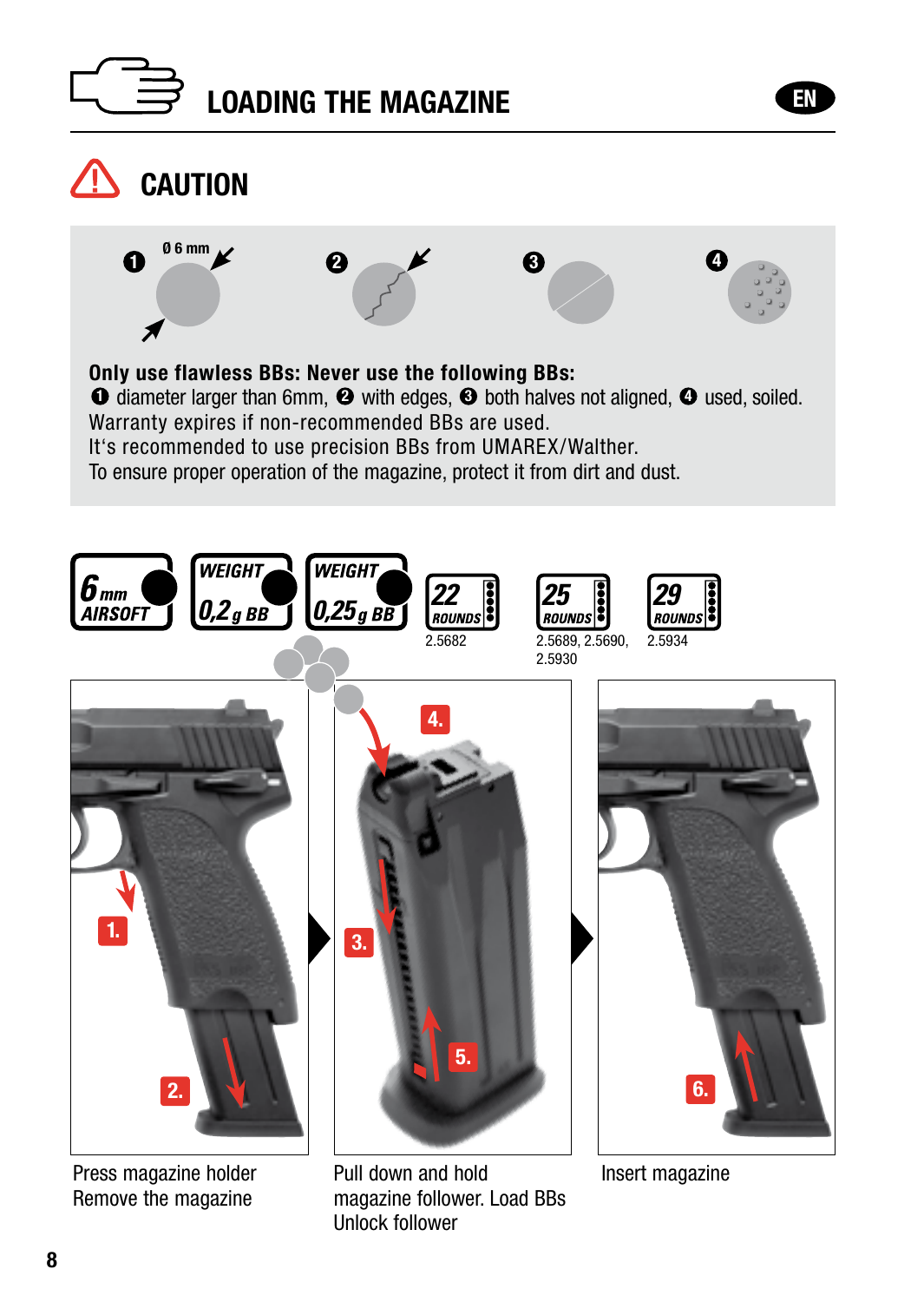







Pull the slide to cock to the end back and push it back to front position.













EN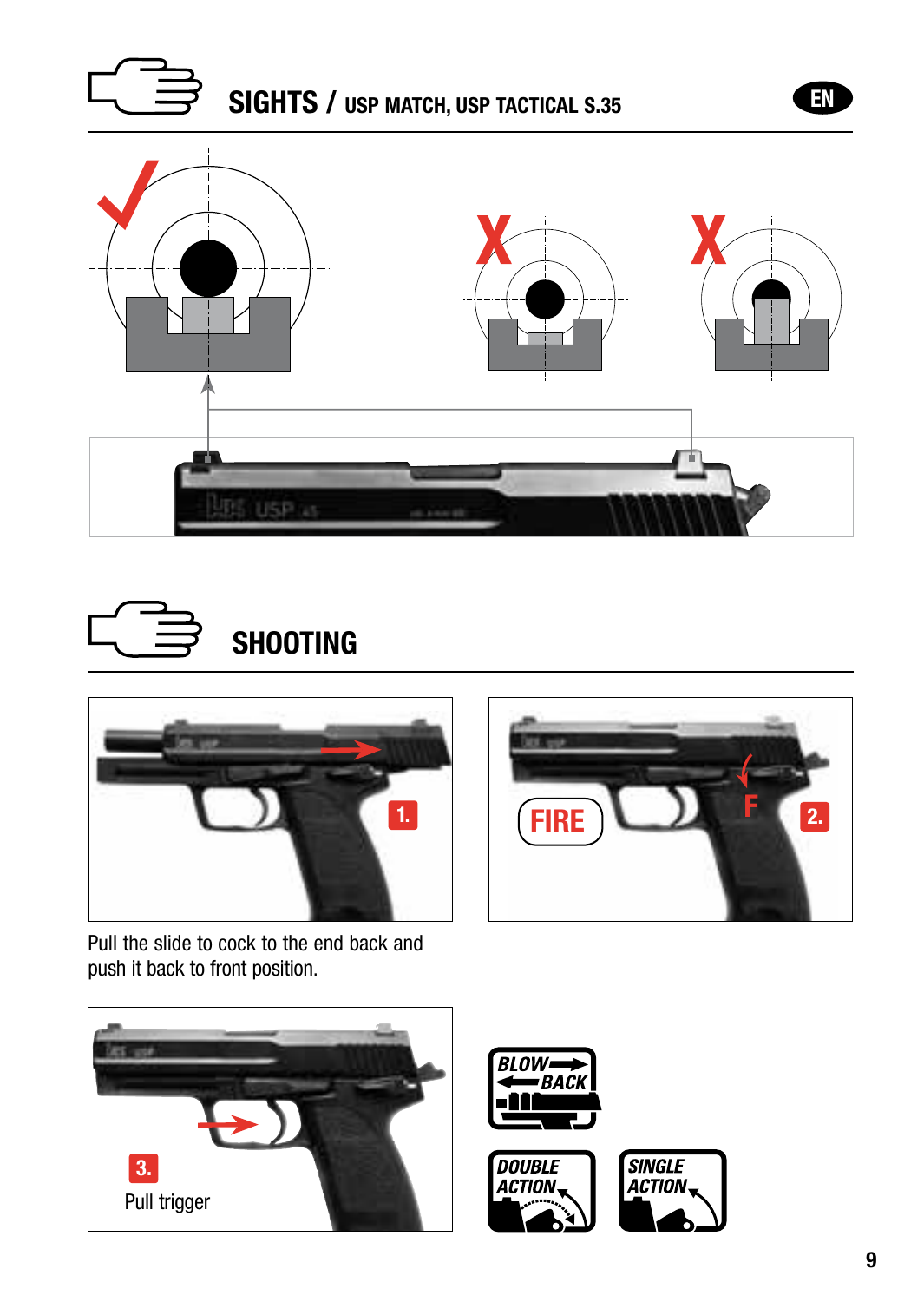







EN







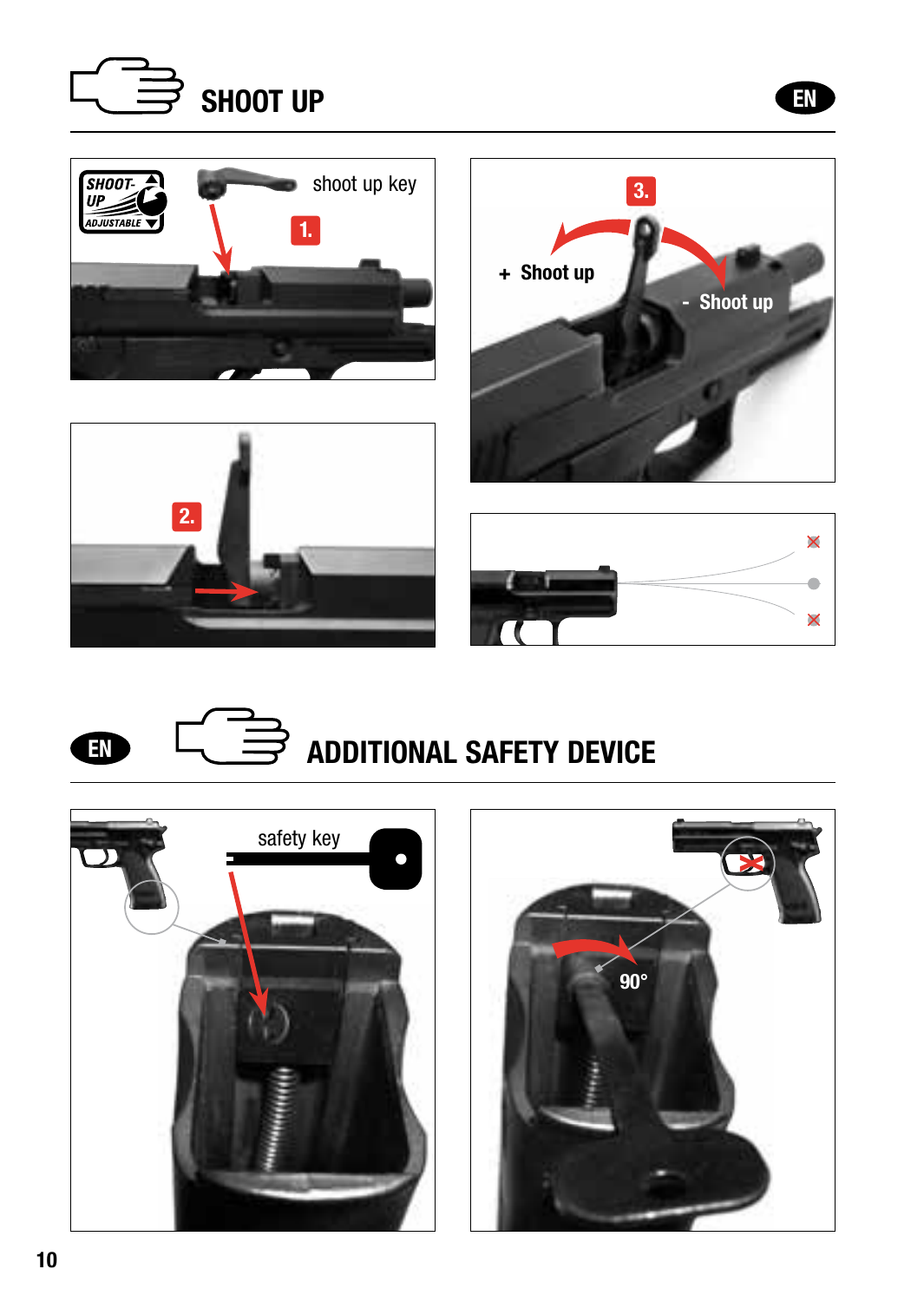Sie sollten mit der richtigen, sicheren Handhabung Ihrer Waffe vertraut sein. Im Hinblick auf die Grundregeln zum sicheren Schießen bedenken Sie, dass jede Berührung mit der Waffe als Handhabung verstanden wird.

- Behandeln Sie jede Waffe so, als wäre sie geladen.
- Die Waffe beim Laden stets sichern, so dass sich kein Schuss ungewollt lösen kann. Finger immer außerhalb des Abzugbügels halten und nur zum Schuss an den Abzug legen.
- Verwenden Sie nur für diese Waffe vorgesehene Geschosse.
- Halten Sie die Mündung stets in eine sichere Richtung.
- Das Schießen ist nur in der eigenen Wohnung, auf polizeilich zugelassenen Schießständen und im befriedeten Besitztum erlaubt, wenn das Geschoss dieses beim Schuss nicht verlassen kann. Hierbei den Gefahrenbereich des Geschosses beachten.
- Transportieren Sie niemals eine geladene Waffe. Laden Sie nur, wenn Sie schießen möchten.
- Waffe niemals auf Menschen oder Tiere richten. Vermeiden Sie Querschläger. Schießen Sie niemals auf glatte, harte Oberflächen oder auf Wasserflächen.
- Vergewissern Sie sich vor dem Schuss, dass Ziel und Umgebungsbereich sicher sind.
- Kontrollieren Sie immer, ob die Waffe ungeladen ist, wenn Sie sie transportieren oder von einer anderen Person übernehmen.
- Vergewissern Sie sich, dass Sie. auch beim Stolpern oder Stürzen die Richtung der Mündung kontrollieren können.
- Aus Sicherheitsgründen sollte beim Schießen eine Schutzbrille getragen werden.
- Aufbewahren der Waffe stets sicher und ungeladen vor unerlaubtem Zugriff Unbefugter (ungeschulte Personen, Kinder, Personen unter 18 Jahren) und getrennt von der Munition.
- Weitergabe dieser Waffe mit der Bedienungsanleitung nur an Personen - die mit der Handhabung dieser Waffe genauestens vertraut und bei Waffen mit  $\bigoplus$ -Zeichen mindestens 18 Jahre alt sind.
- Druckluftwaffen mit Energie  $> 0.5$  Joule aber ohne  $\hat{\mathfrak{D}}$ -Zeichen sind erwerbscheinpflichtig.
- Jegliche Veränderungen oder Reparaturen von Waffen sollten nur von fachkundigen Firmen oder vom Büchsenmacher durchgeführt werden.
- Legen Sie niemals eine geladene Waffe aus der Hand.
- Geben Sie nur entladene Waffen an andere Personen weiter.

#### **REPARATUR**

Eine Waffe, die nicht einwandfrei funktioniert, ist gefährlich. Es ist schwierig, eine Waffe selbst zu reparieren, und falscher Zusammenbau kann zu gefährlichen Funktionsstörungen führen. Achtung: Lassen Sie die Waffe nur von einem autorisiertem Fachhändler/ Büchsenmacher überprüfen und reparieren.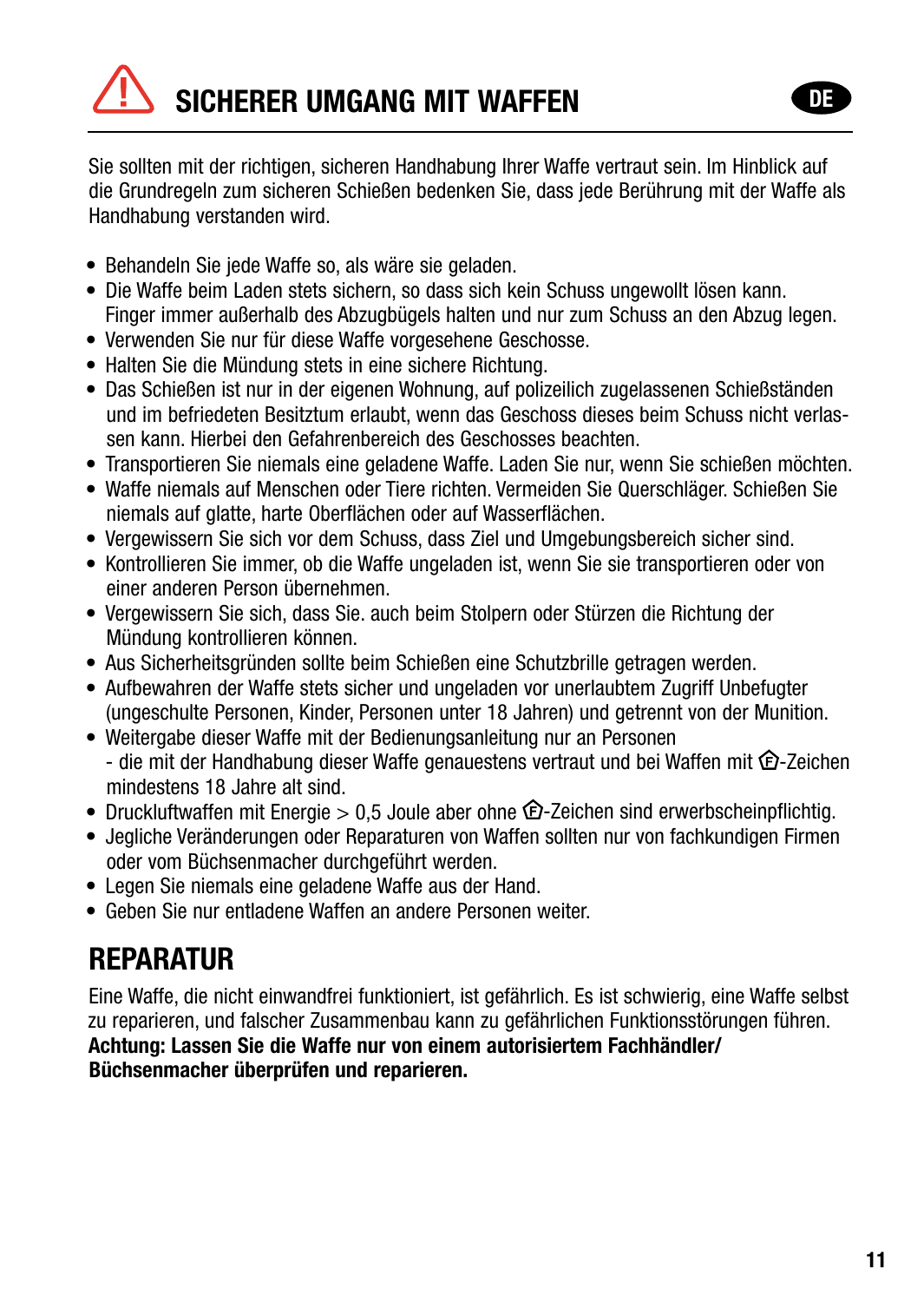

### **ACHTUNG**

Zu Ihrer eigenen und zur Sicherheit anderer lesen Sie die Bedienungsanleitung vollständig und sorgfältig durch, bevor Sie mit der Waffe erstmalig hantieren. Käufer und Besitzer haben die Pflicht, alle Regeln über den Gebrauch und den Besitz von Druckluftwaffen zu befolgen. Jede Änderung an dieser Waffe kann zu einer Änderung der waffenrechtlichen Einstufung führen und ist somit unzulässig. Die Gewährleistung des Herstellers erlischt in diesem Fall sofort.



#### **WARNIING**

Diese Druckluftwaffe nicht in der Öffentlichkeit zeigen oder mit ihr drohen – es führt zu Verwechselungen mit echten Waffen und gilt als Straftat. Ändern Sie keinesfalls die Farbe und Markierungen der Druckluftwaffe, um ihr Aussehen mehr einer realen Schusswaffe anzugleichen. Dies ist gefährlich und kann als Straftat gelten.

#### **GARANTIF**

Innerhalb des gesetzlich festgelegten Zeitraumes ab Kaufdatum repariert oder ersetzt Ihnen die Fa. UMAREX Ihre Waffe kostenlos, falls der Defekt nicht durch Eigenverschulden aufgetreten ist. Geben Sie die Waffe einem autorisierten Händler, beschreiben Sie ihm das Problem und fügen Sie den entsprechenden Kaufbeleg bei.

Die von UMAREX Sportwaffen GmbH & Co. KG hergestellten Druckluftwaffen werden gemäß den Zulassungsvorschriften der Physikalisch-Technischer Bundesanstalt (PTB), dem Bundesgesetz, den CIP-Vorschriften und dem waffentechnischen Know-how der Firma UMAREX Sportwaffen GmbH & Co. KG hergestellt.

Somit übernehmen wir keine Haftung, falls diese Ware nach dem Export ins Ausland nicht den dort geltenden Rechtsvorschriften entsprechen sollte und dem Besitzer/Käufer juristische Schwierigkeiten und Konsequenzen daraus entstehen sollten.

| Art. Nr.                |                          | 2.5682 企 2.5689 企 2.5690 企 2.5930 企 2.5934 企 |          |        |          |
|-------------------------|--------------------------|----------------------------------------------|----------|--------|----------|
| System                  | <b>Gas Airsoft</b>       |                                              |          |        |          |
| Kaliber/Munition        | cal. 6 mm BB             |                                              |          |        |          |
| Energie                 |                          | 1 JOULE max. 1 JOULE max. 1,3 JOULE max.     |          |        |          |
| Geschossgeschwindigkeit | bis 95 m/s mit 0,20 g BB |                                              |          |        |          |
| Lauflänge               | 78 mm                    | 96 mm                                        | $151$ mm | 129 mm | 109.5 mm |
| Gewicht                 | 732 g                    | 856 a                                        | 1117 a   | 880 a  | 874 g    |
| max. Gesamtlänge        | 174 mm                   | 195 mm                                       | 235 mm   | 215 mm | mm       |
| Magazinkapazität        | 22 BBs                   | 25 BBs                                       | 25 BBs   | 25 BBs | 29 BBs   |
| Gefahrenbereich max.    | 150 m                    |                                              |          |        |          |

#### TECHNISCHE DATEN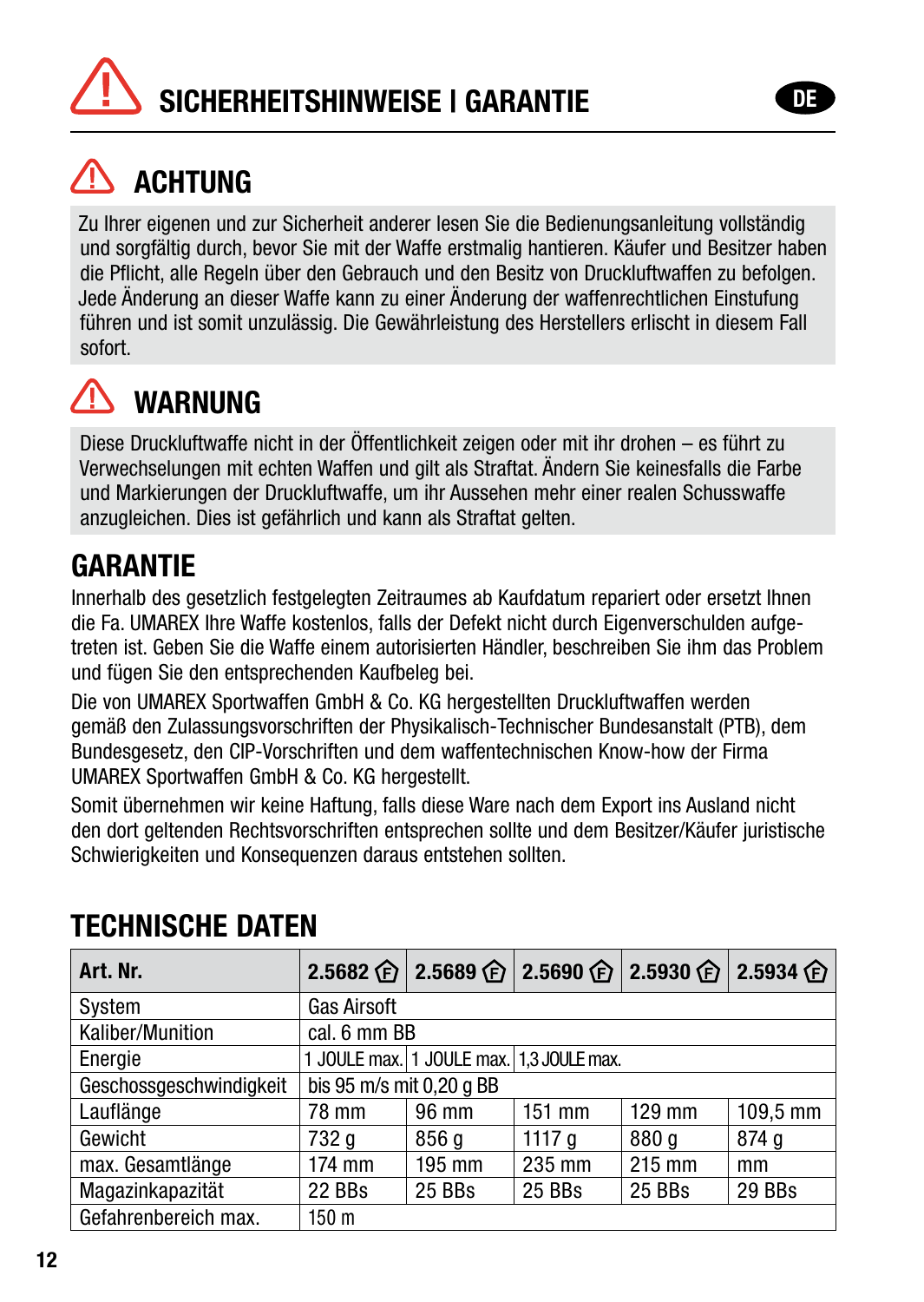#### $\Box$ BENENNUNG DE

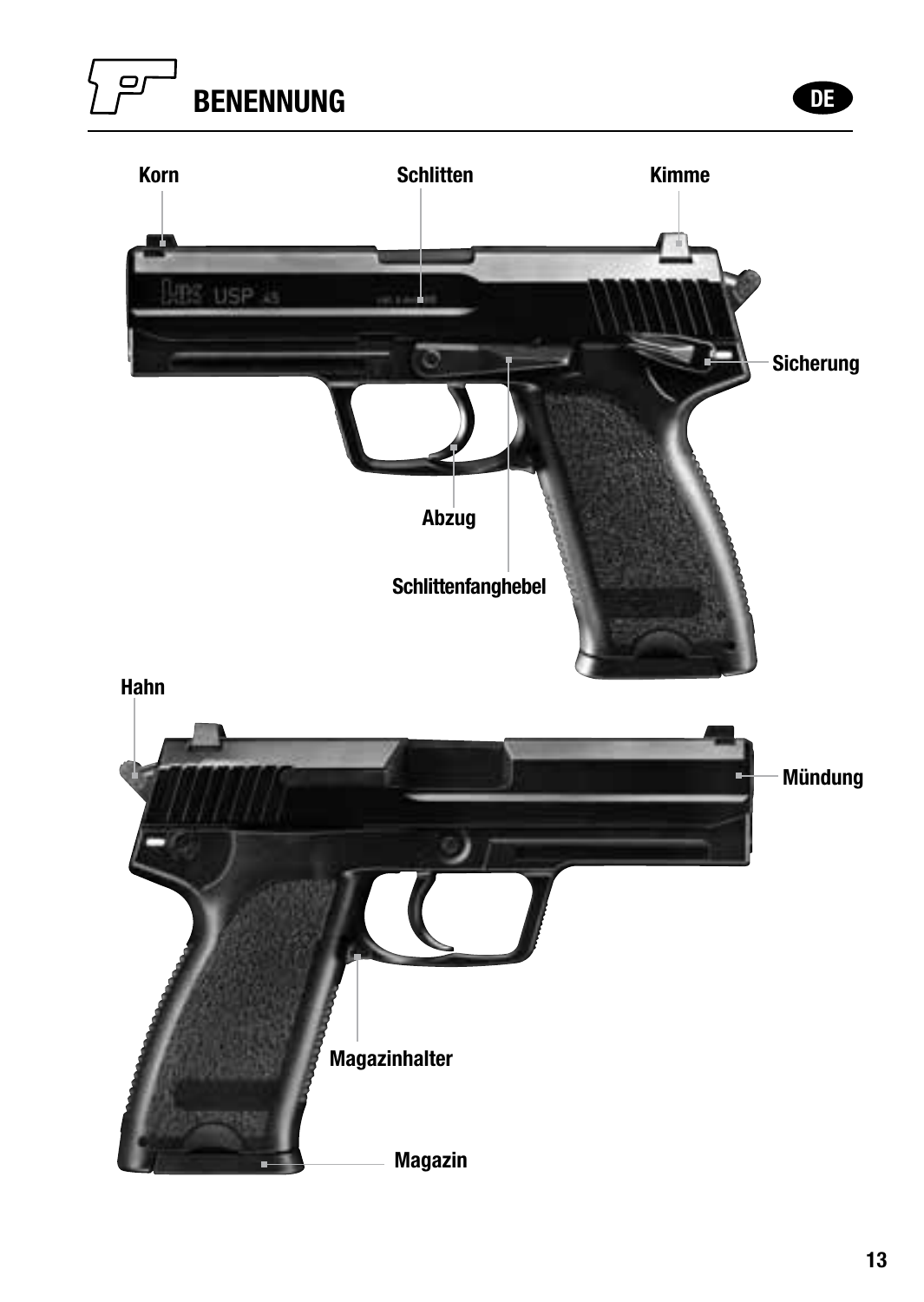



- Hantieren Sie nur mit der Waffe, wenn diese gesichert ist.
- Achten Sie stets darauf, dass die Mündung in eine sichere Richtung zeigt.





#### HAHN ENTSPANNEN



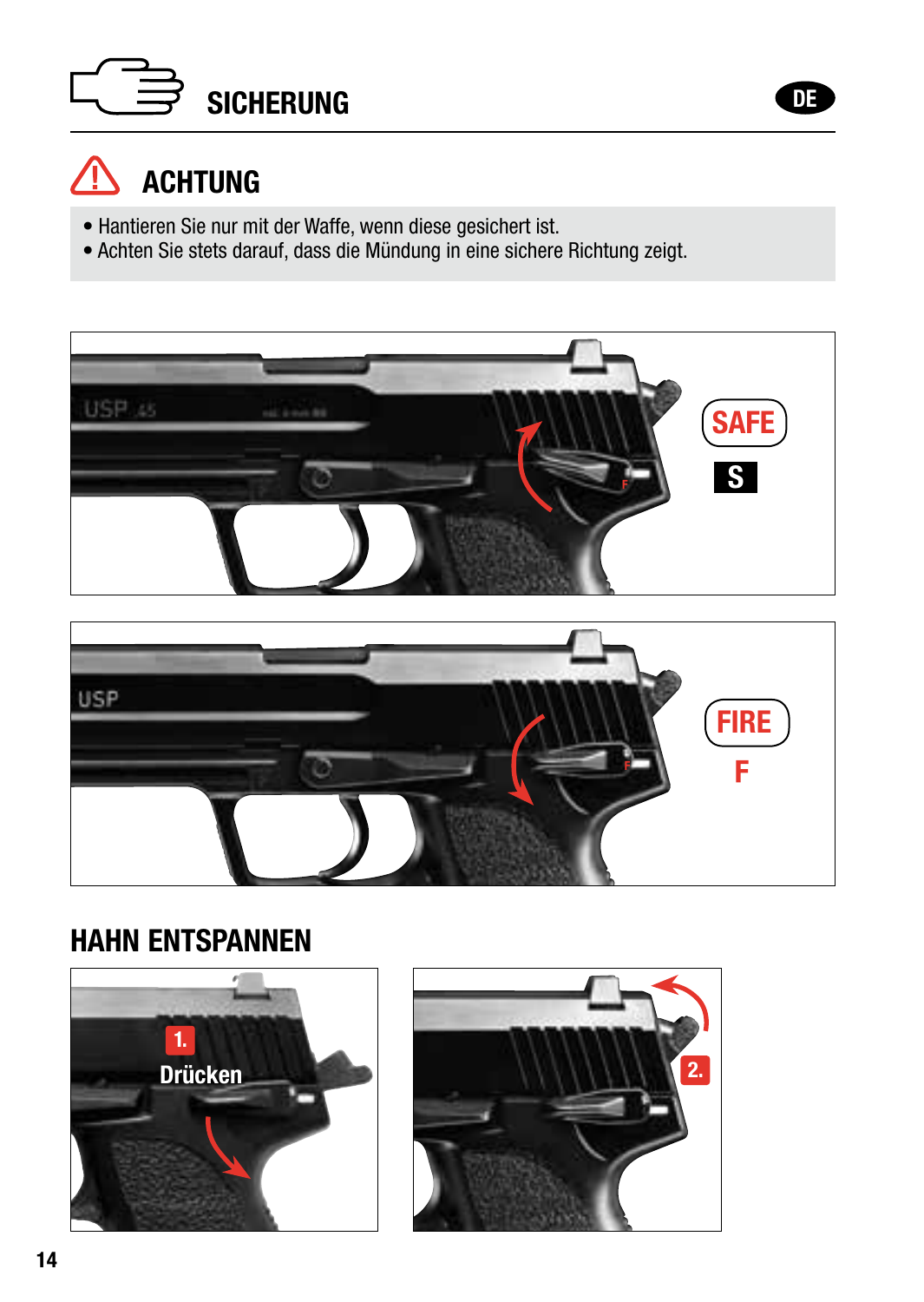



- Gesicht und Hände in sicherem Abstand von dem entströmendem Gas halten.
- Entströmendes Gas kann Vereisungen verursachen. Gas keiner großen Hitze aussetzen, es kann ab 50°C explodieren. • Nicht rauchen, kein offenes Feuer. Das Gas ist hochentzündlich.





Magazinhalter drücken und Magazin entnehmen.

Halten Sie das Magazin mit Gastank nach unten geneigt. Stecken Sie die Gasflasche senkrecht in die Einfüllöffnung des Magazins. Drücken Sie die Gasflasche in die Einfüllöffnung. Wenn Gas aus der Einfüllöffnung entweicht, ist das Magazin mit Gas gefüllt.



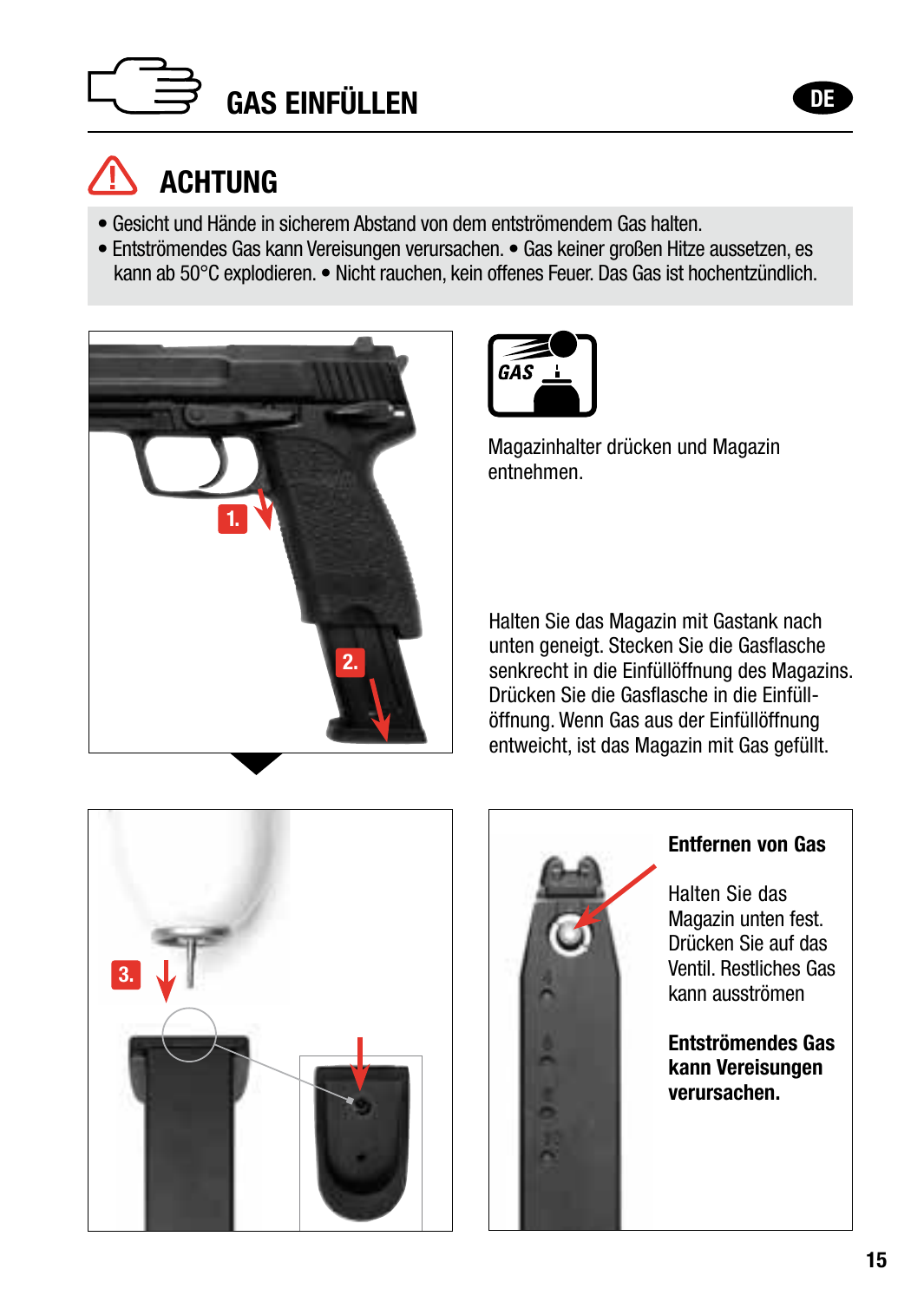



#### **ACHTUNG**  $\Omega$  <sup>06 mm</sup> 2 X & C Verwenden Sie nur einwandfreie BB-Kugeln: ø 6 mm. Verwenden Sie auf keinen Fall folgende BB-Kugeln: O Durchmesser größer als 6 mm,  $\ddot{\mathbf{Q}}$  mit Grat,  $\mathbf{\Theta}$  versetzte Hälften,  $\mathbf{\Theta}$  gebraucht, verschmutzt. Bei Gebrauch ungeeigneter Geschosse erlischt die Garantie. Empfohlen werden Präzisionsrundkugelndes Herstellers Umarex/Walther. Vermeiden Sie das Eindringen von Schmutz und Staub in das Magazin. WEIGHT WEIGHT 6տա  $2g$  *BB*  $\left| 0.25g$  *BB*  $\left| \right|$  *z***<sub>ROUNDS</sub>**  $\left| \right|$  *z***<sub>ROUNDS</sub>**  $\left| \right|$  *z***<sub>ROUND</sub> AIRSOFT** 2.5682 2.5689, 2.5690, 2.5934 2.59304. 1. 3. 5.  $\overline{2}$ 6.

Magazinhalter drücken. Magazin entnehmen.

Zuführer runterziehen und einrasten. BBs laden. Zuführer entrasten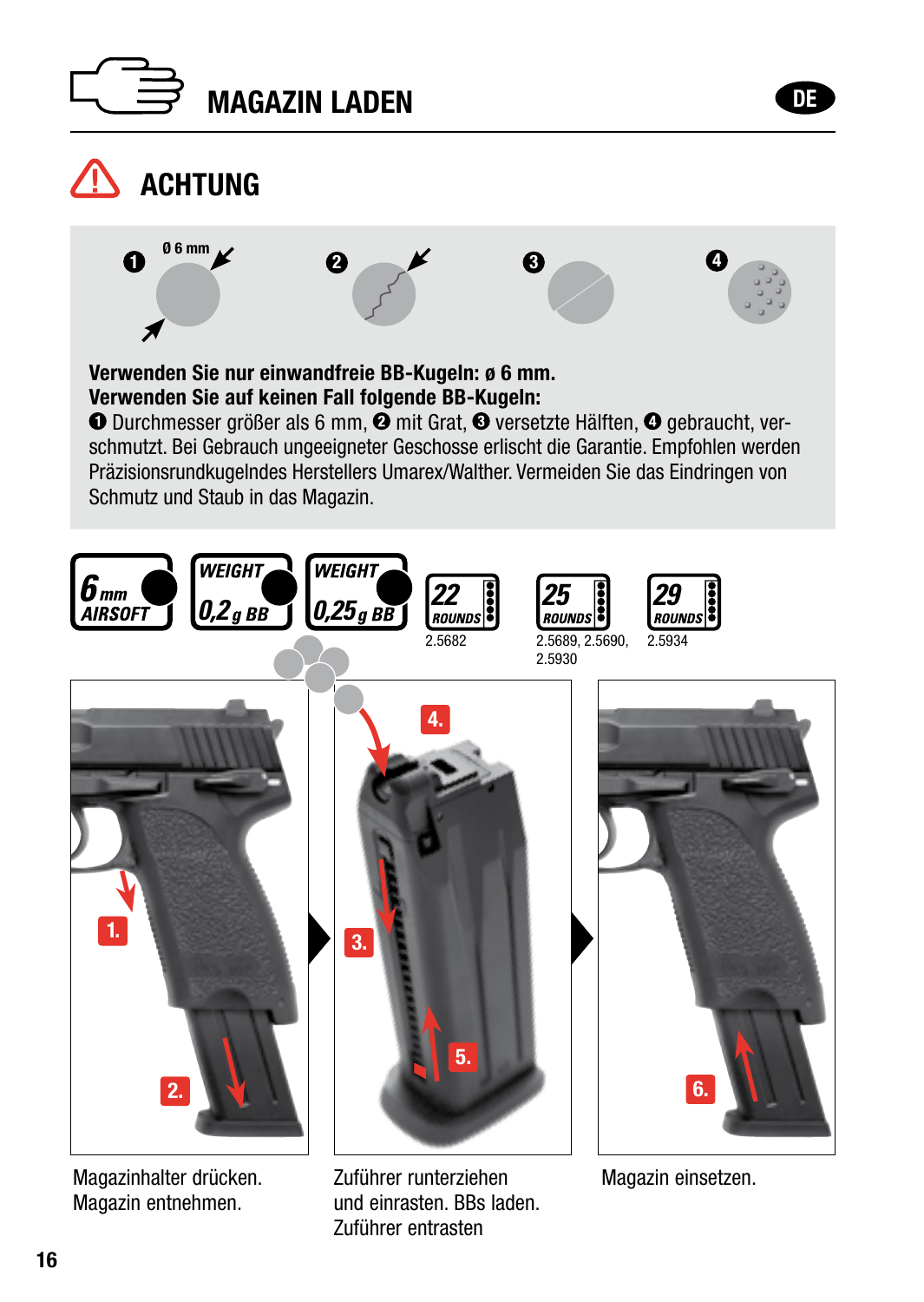







Ziehen Sie den Schlitten zurück und bringen ihn wieder nach vorn.











DE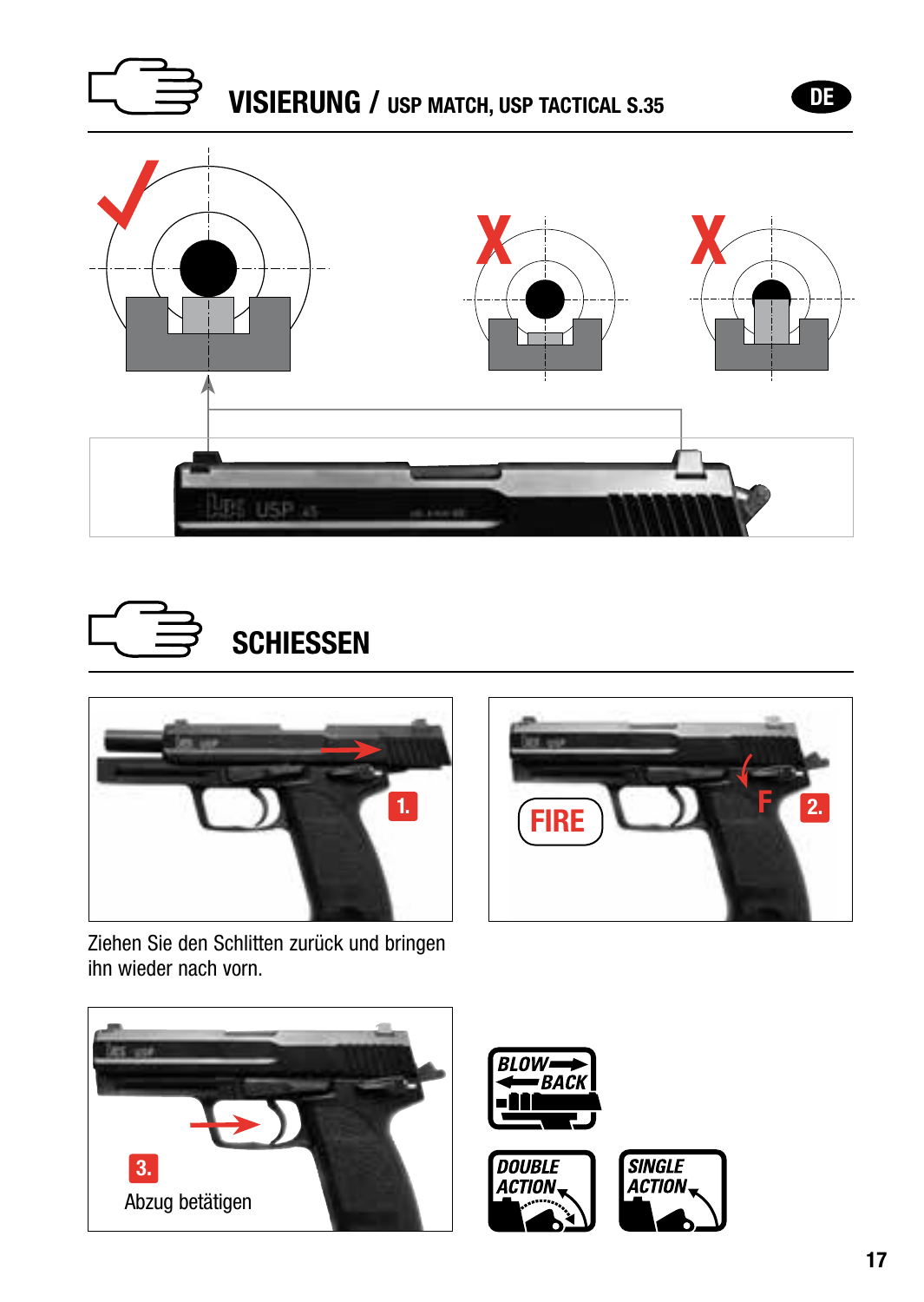



 $\mathbf \Phi$ 









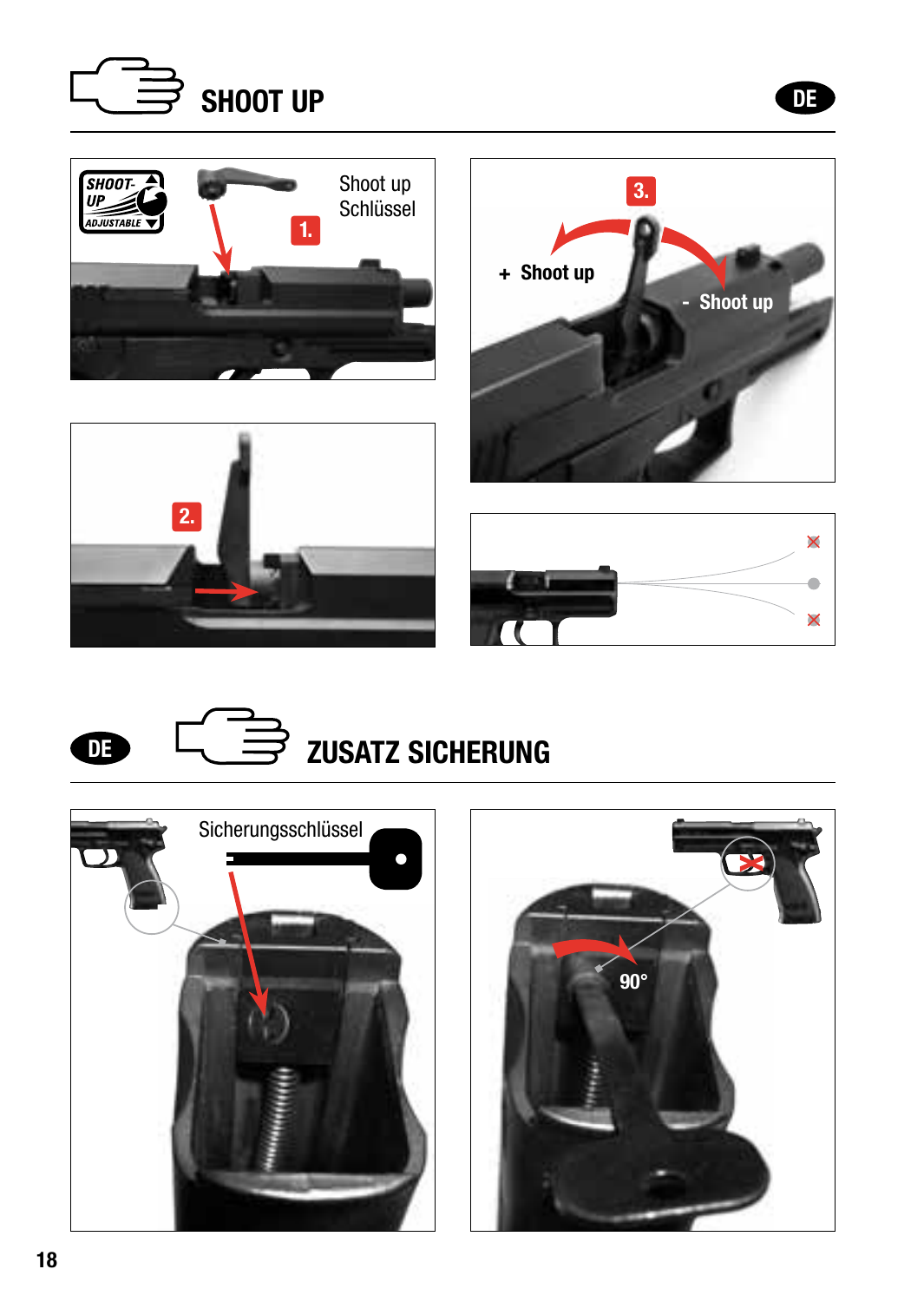# MANIEMENT DES ARMES EN TOUTE SÉCURITÉ

Vous devez savoir manier votre arme correctement et de manière sûre et devez impérativement respecter les règles de base de tir en toute sécurité à chaque fois que vous manipulez l'arme.

- Maniez toujours l'arme comme si elle était chargée.
- Mettez toujours la sûreté avant de charger l'arme afin d'éviter tout tir involontaire.
- Ne mettez pas le doigt sur la détente et ne l'y placez que lorsque vous allez tirer.
- N'utilisez que les projectiles prévus pour cette arme.
- Pointez toujours la bouche de l'arme dans une direction non dangereuse.
- Il n'est permis de tirer avec l'arme que sur le lieu de résidence du propriétaire ou dans des zones de tir autorisées par la police, à condition que le projectile ne puisse pas sortir de la zone de tir. Veuillez toujours prendre en compte la zone de danger maximale du projectile.
- Ne transportez jamais l'arme lorsqu'elle est chargée. Ne la chargez que lorsque vous vous apprêtez à tirer.
- Ne dirigez jamais l'arme vers des personnes ni des animaux. Evitez les tirs pouvant faire ricocher le projectile. Ne tirez jamais sur des surfaces planes et dures, ni sur une surface d'eau car les projectiles peuvent ricocher.
- Avant de tirer, assurez-vous que l'objectif et les alentours ne présentent pas de danger.
- Vérifiez toujours que l'arme est déchargée avant de la transporter ou de la remettre à autrui.
- Veillez à maîtriser la direction dans laquelle la bouche de l'arme est pointée, même si vous trébuchez ou tombez.
- Pour des raisons de sécurité, portez des lunettes de protection lorsque vous tirez.
- Rangez toujours l'arme déchargée, séparée des munitions et dans un endroit sûr afin d'éviter que des personnes non autorisées (personnes non formées, enfants) puissent y avoir accès.
- Ne remettez cette arme, accompagnée du mode d'emploi, qu'à des personnes
	- qui sont le plus possible formées au maniement de cette arme et
	- qui ont atteint l'âge minimum légal selon la loi sur les armes en vigueur dans votre pays.
- Toute modification ou réparation de l'arme devra être effectuée par une entreprise spécialisée ou un armurier.
- Ne laissez jamais l'arme chargée sans surveillance.
- Déchargez toujours l'arme avant de la remettre à autrui.

#### RÉPARATIONS

Une arme qui ne fonctionne pas parfaitement est dangereuse. Il est difficile de réparer une arme soi-même, et un remontage incorrect peut entraîner des dysfonctionnements dangereux. Attention : seules des personnes spécialisées agréées ou un armurier peuvent contrôler et réparer l'arme.

Cette boîte contient: une réplique d'arme factice avec chargeur. Les AIRSOFT GUNS sont des modèles d'armes factices tirant des billes en plastique de 6 mm inoffensives. Ce modele a une énergie comprise entre 0,08 joule et inférieure ou égale a 2 joules. En France, la vente de ces produits est réglementée par le décret n°99-240 du 24 mars 1999, qui interdit la distribution des modèles noirs ou chromés dont l'énergie est comprise entre 0,08 et 2 joules aux moins de 18 ans non accompagnés. Ce décret ne concerne pas les modèles transparents, les game guns (oranges) et les mini guns, dont la distribution reste donc autorisée aux mineurs.

• Distribution et vente interdite aux mineurs. • Attention: Ne jamais diriger le tir vers une personne.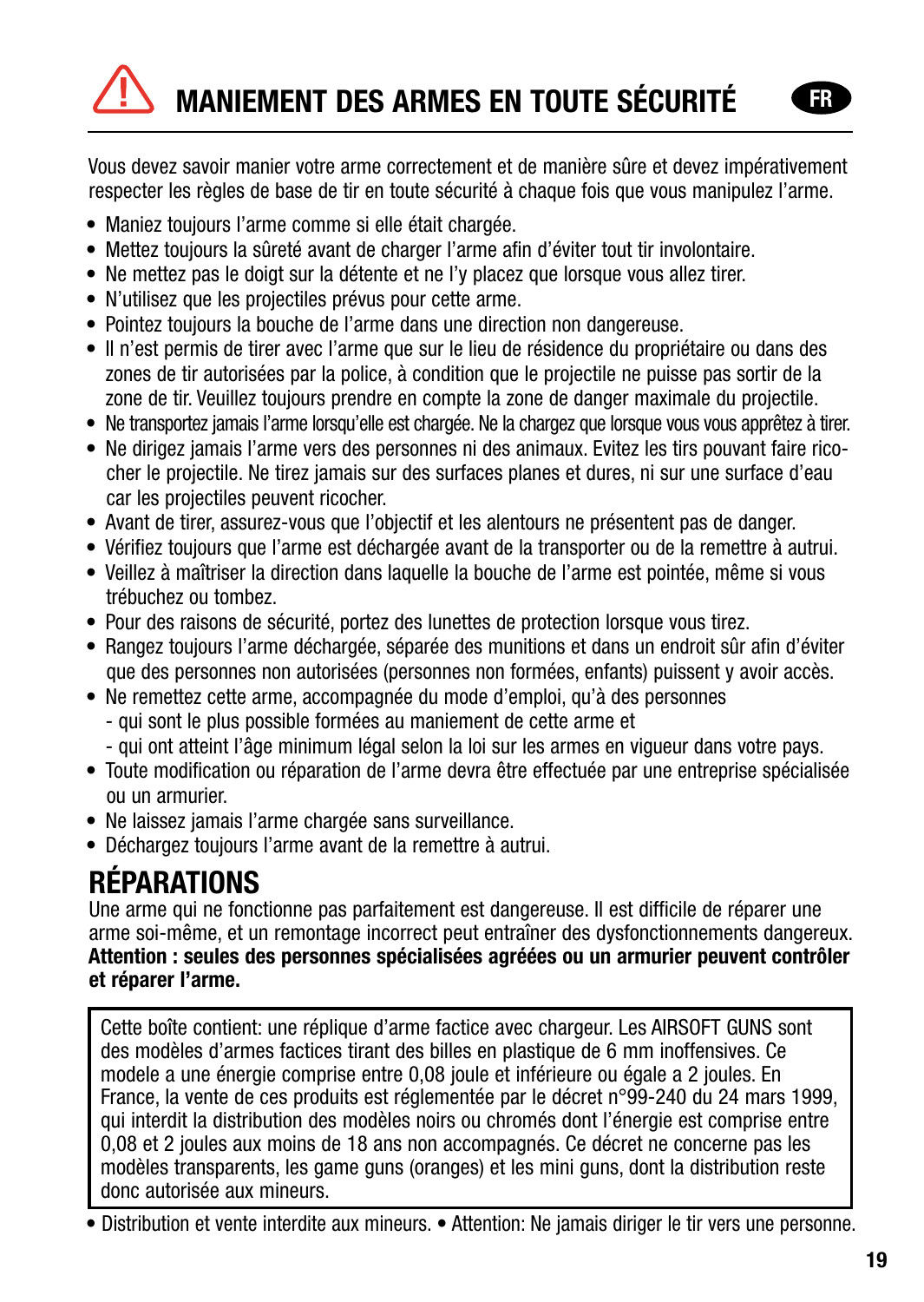# CONSIGNES DE SÉCURITÉ I GARANTIE

### **ATTENTION**

Pour votre sécurité et celle d'autrui, lisez attentivement la notice d'emploi avant d'utiliser l'arme pour la première fois. Les vendeurs, tout comme les acheteurs, ont l'obligation de respecter le règlement relatif à l'utilisation et à la possession d'armes à air comprimé. Il est interdit de procéder à toute modification de ce pistolet car cela pourrait entraîner un changement dans la classification correspondant à la législation sur les armes à feu. De plus, toute modification entraînerait l'annnulation immédiate de la garantie du fabricant.

### MISE EN GARDE

Mise en garde: N'exhibez pas cette arme à air comprimé et ne la sortez pas en public. Cela pourrait prêter à confusion ou être considéré comme un délit. Les membres des forces de sécurité et la police pourraient la prendre pour une vraie arme à feu. Ne changez pas sa couleur ni les éléments d'identification pour qu'elle ressemble plus à une vraie arme à feu. Cela serait dangereux et peut être considéré comme un délit.

#### **GARANTIF**

La société UMAREX s'engage à réparer ou à remplacer votre arme durant une période déterminée légalement à compter de la date d'achat, à condition que vous ne soyez pas responsable du défaut. Pour cela, remettez l'arme à un revendeur autorisé, décrivez-lui le problème et joignez le justificatif d'achat correspondant.

Les armes à air comprimé de la société UMAREX Sportwaffen GmbH & Co. KG sont fabriquées conformément aux directives de conformité de l'institut allemand « Physikalisch-Technische Bundesanstalt (PTB) », à la loi fédérale, aux prescriptions CIP et au savoir-faire technique de la société UMAREX Sportwaffen GmbH & Co. KG dans le domaine des armes.

Ainsi, nous ne pouvons être tenus responsables si, après exportation à l'étranger, cette marchandise ne répond pas aux prescriptions légales en vigueur dans le pays en question et si le possesseur/acheteur doit pour cette raison faire face à des difficultés juridiques ou toute autre conséquence pouvant découler de ce fait.

| Numéro d'article    |                              |                  |                                          |        | 2.5682 企 2.5689 企 2.5690 企 2.5930 企 2.5934 企 |
|---------------------|------------------------------|------------------|------------------------------------------|--------|----------------------------------------------|
| Système             | <b>Gas Airsoft</b>           |                  |                                          |        |                                              |
| Calibre / Munitions | cal. 6 mm BB                 |                  |                                          |        |                                              |
| Énergie             |                              |                  | 1 JOULE max. 1 JOULE max. 1,3 JOULE max. |        |                                              |
| Vitesse             | jusque 95 m/s avec 0,20 q BB |                  |                                          |        |                                              |
| Longueur canon      | 78 mm                        | 96 mm            | $151$ mm                                 | 129 mm | 109,5 mm                                     |
| Poids               | 732 g                        | 856 g            | 1117 $q$                                 | 880 g  | 874 g                                        |
| Longueur            | 174 mm                       | $195 \text{ mm}$ | 235 mm                                   | 215 mm | mm                                           |
| Capacité            | 22 BBs                       | 25 BBs           | 25 BBs                                   | 25 BBs | 29 BBs                                       |
| Zone de danger      | 150 m                        |                  |                                          |        |                                              |

#### DONNÉES TECHNIQUES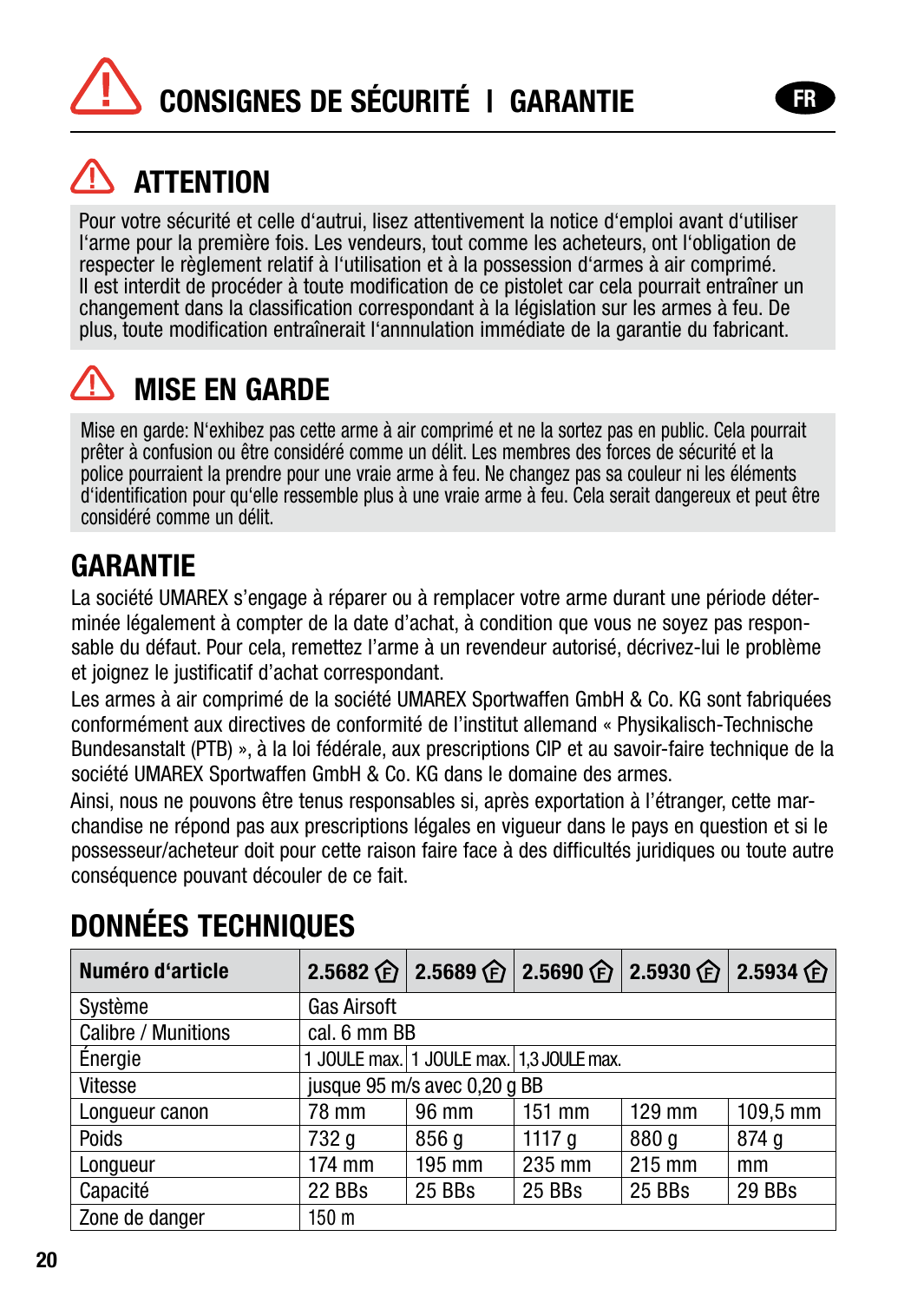#### $\mathbf{C}$ DÉSIGNATION DES PIÈCES FRANCES FRANCES

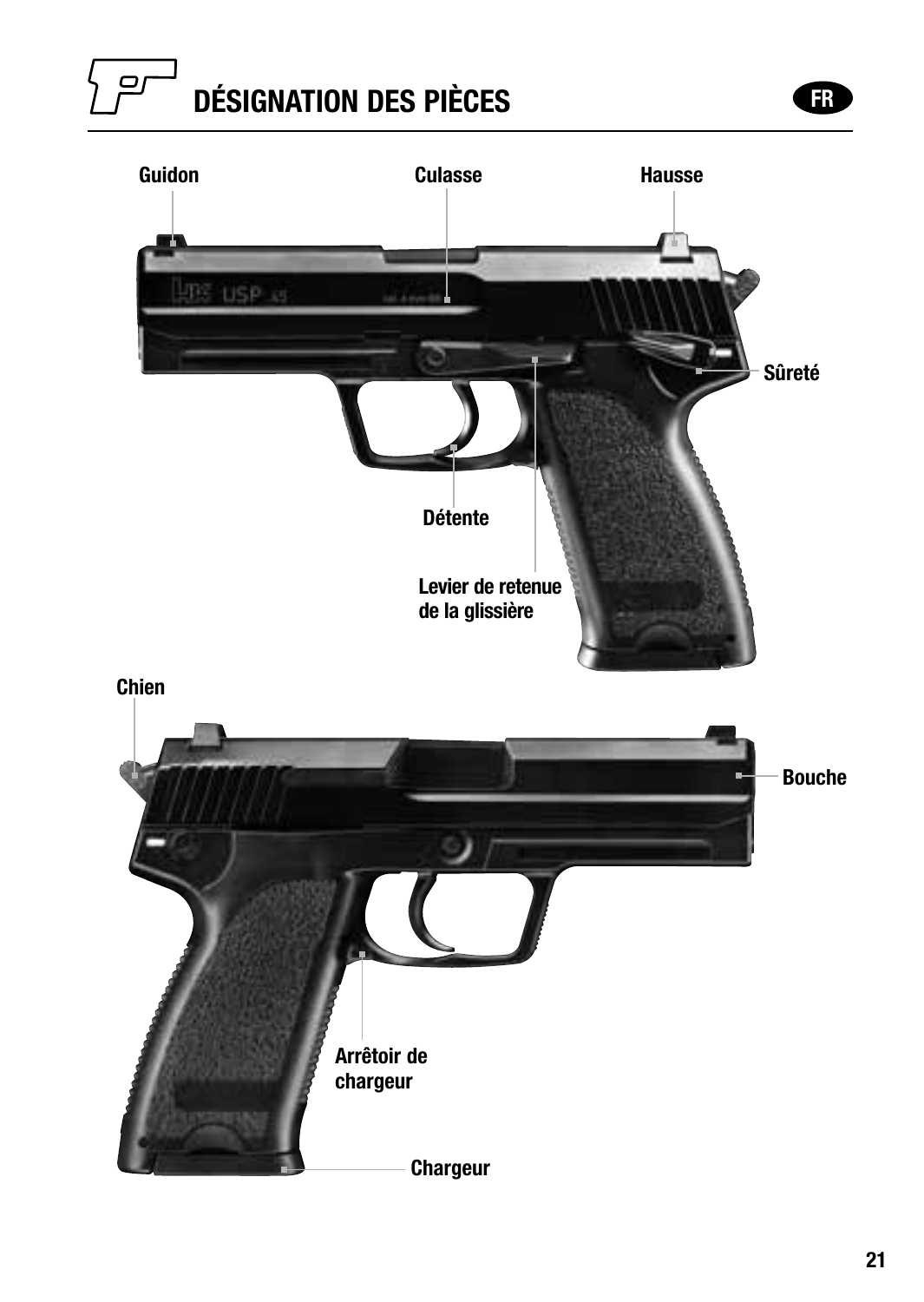# SÛRETÉ ET ATA DE LA CIENCIA EN 1999 EN 1999 ET ATA DE LA CIENCIA EN 1999 ET ATA DE LA CIENCIA EN 1999 ET ATA D



- Ne manipulez l'arme lorsque le sécurité est enclanchée.
- Assurez-vous que la bouche est orientée dans une direction non dangereuse.





#### DÉTENDRE LE CHIEN



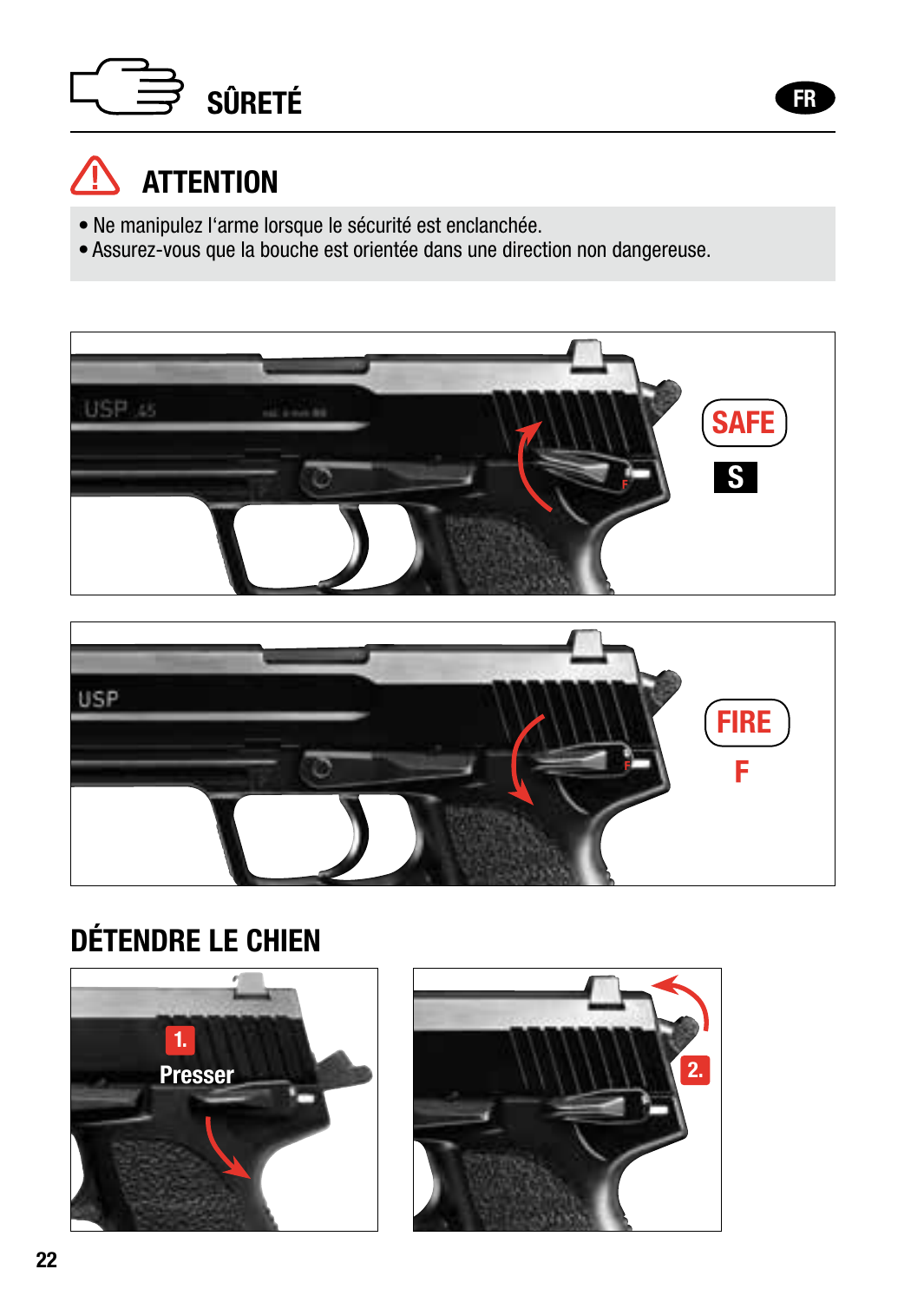

### **ATTENTION**

• Maintenez la cartouche de gaz à une distance raisonnable du visage et des mains.

• Les éventuelles fuites de peuvent provoquer une engelure. • Ne les exposez pas à une chaleur excessive et ne les conservez pas à des températures supérieures à 50 ºC. • Ne fumez pas et tenez-vous loin de toute flamme. Le gaz est hautement inflammable.





Appuyez sur l'arrêtoir du chargeur. Retirez le chargeur du pistolet par la partie inférieure de la poignée.

Maintenez le chargeur pour gaz tank incliné vers le bas. Introduisez l'embouchure de la bonbonne de gaz dans l'ouverture du chargeur en position verticale. Enfoncez la bonbonne de gaz dans l'ouverture du chargeur. Lorsque le gaz s'échappe par les côtés de l'ouverture du chargeur, cela signifie que le chargeur est plein.





#### Éliminer du Gaz

Tenez le chargeur vers le bas. Appuyez sur la valve et déplacez la sûreté de celle-ci vers le haut. Le gaz restant sortira du chargeur.

Les éventuelles fuites de peuvent provoquer une engelure.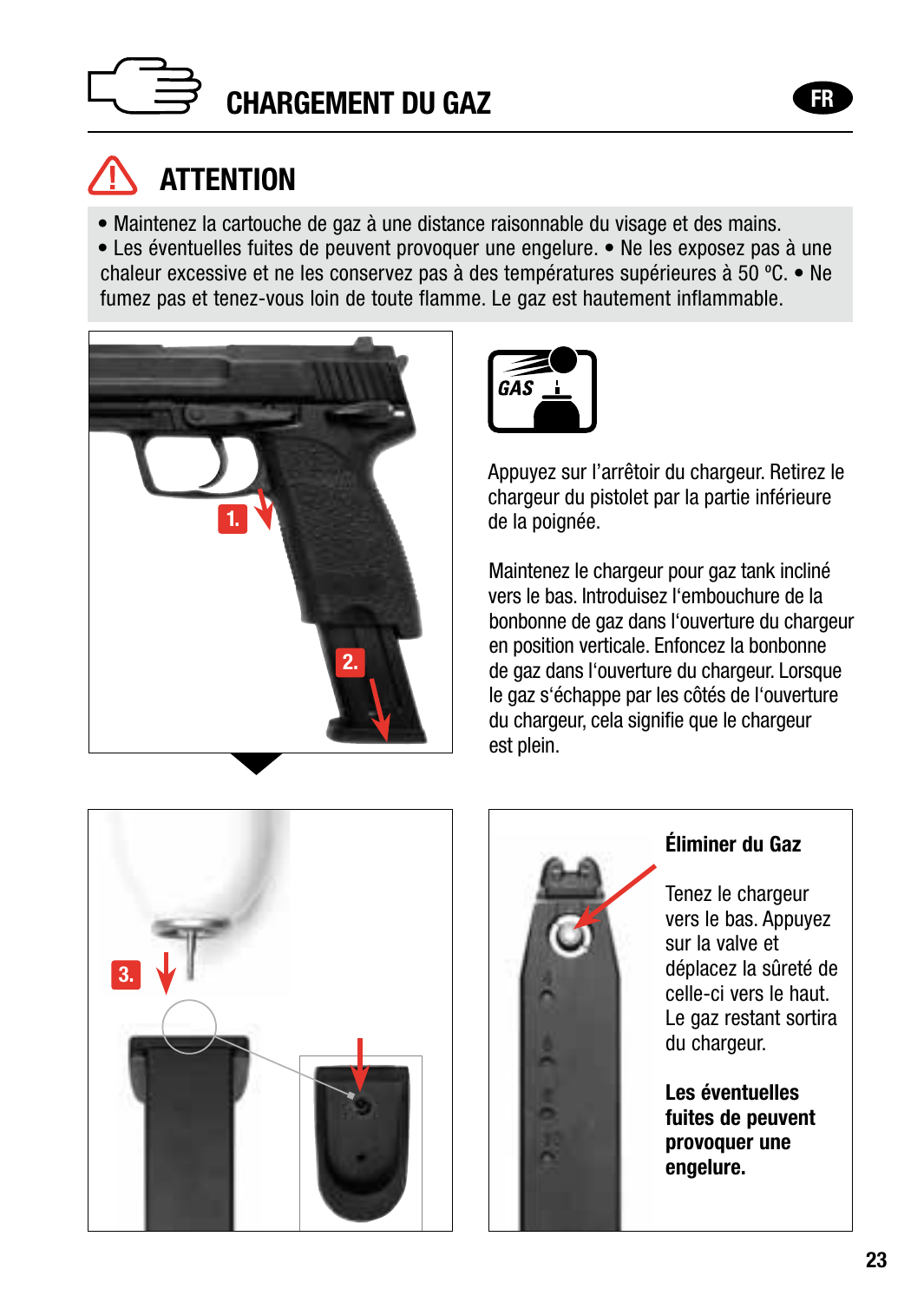



### $\bigwedge$  attention







N'utilisez que des billes BB (sans défaut). N'utilisez jamais les types de billes BB suivants:

**O** Diamètre supérieur à 6 mm, **@** Ebréchées, **@** Dont les moitiés ne coïncident pas, **@** Usées ou sales. Si des projectiles autres que ceux appropriés sont utilisés, la garantie ne sera plus valable. Il est recommandé d'utiliser des billes de précision de la marque UMAREX/WALTHER. Pour garantir le bon fonctionnement du chargeur, faites en sorte que les saletés et poussières n'entrent pas dans le chargeur.



Appuyez sur l'arrêtoir du chargeur. Retirez le chargeur.

Tirer et retenir l'alimenteur. Introduisez BBs. Débloquez la retenue du ressort

Poussez le chargeur.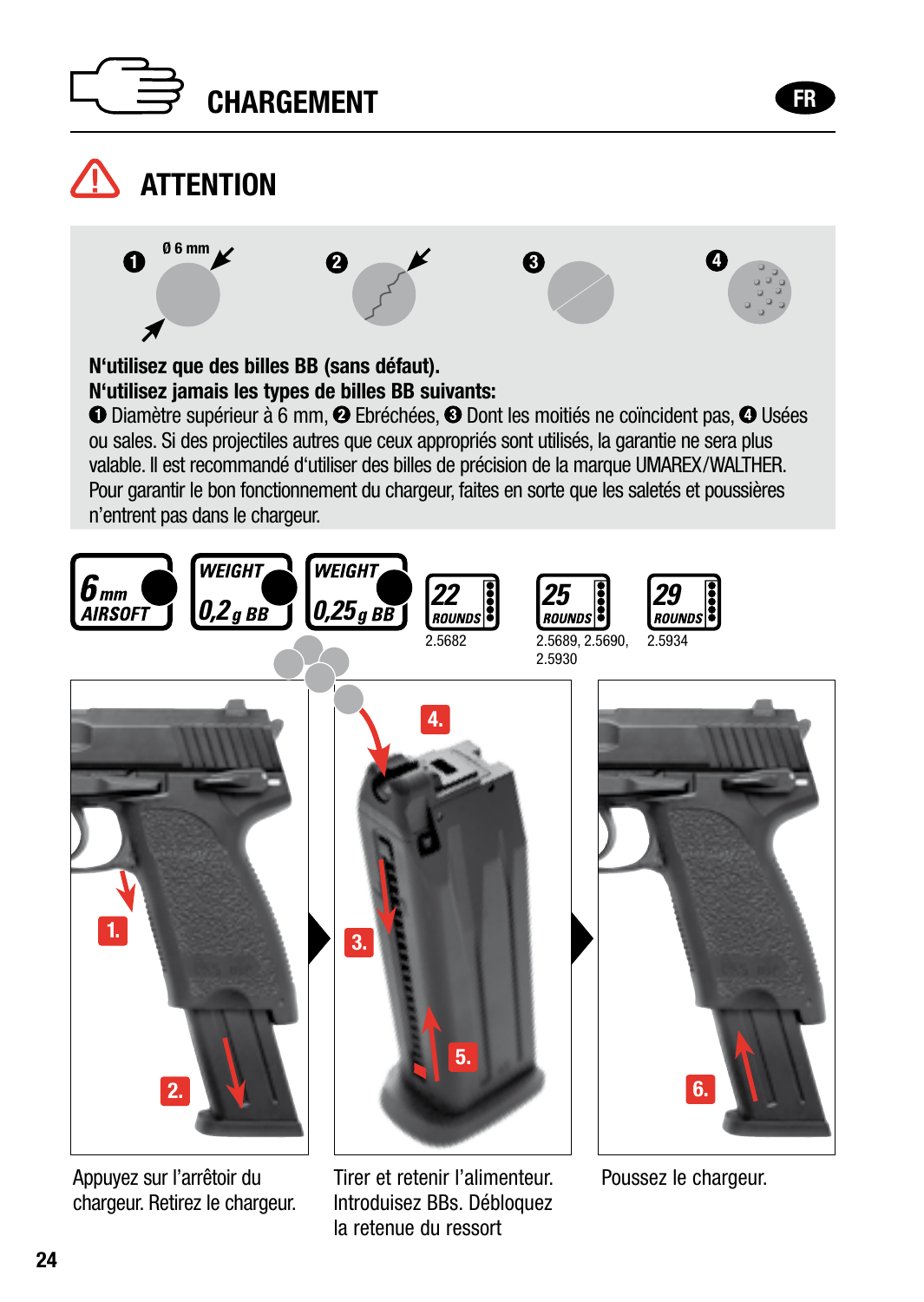







 $1.$   $F$   $F$   $R$ 

Pour charger l'arme, tirez le levier d'armement vers l'arrière jusqu'à la butée, puis ramenez le vers l'avant.







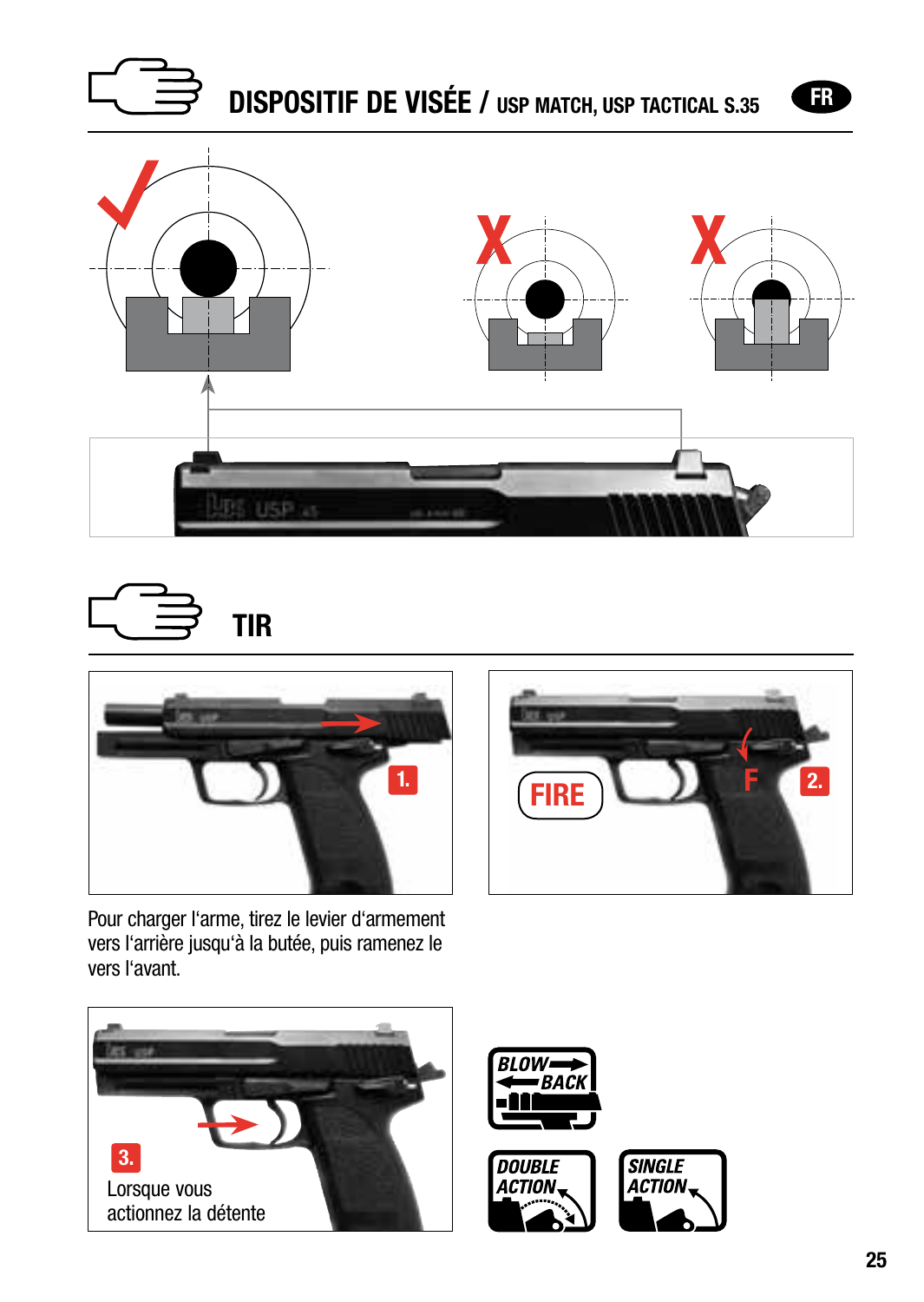















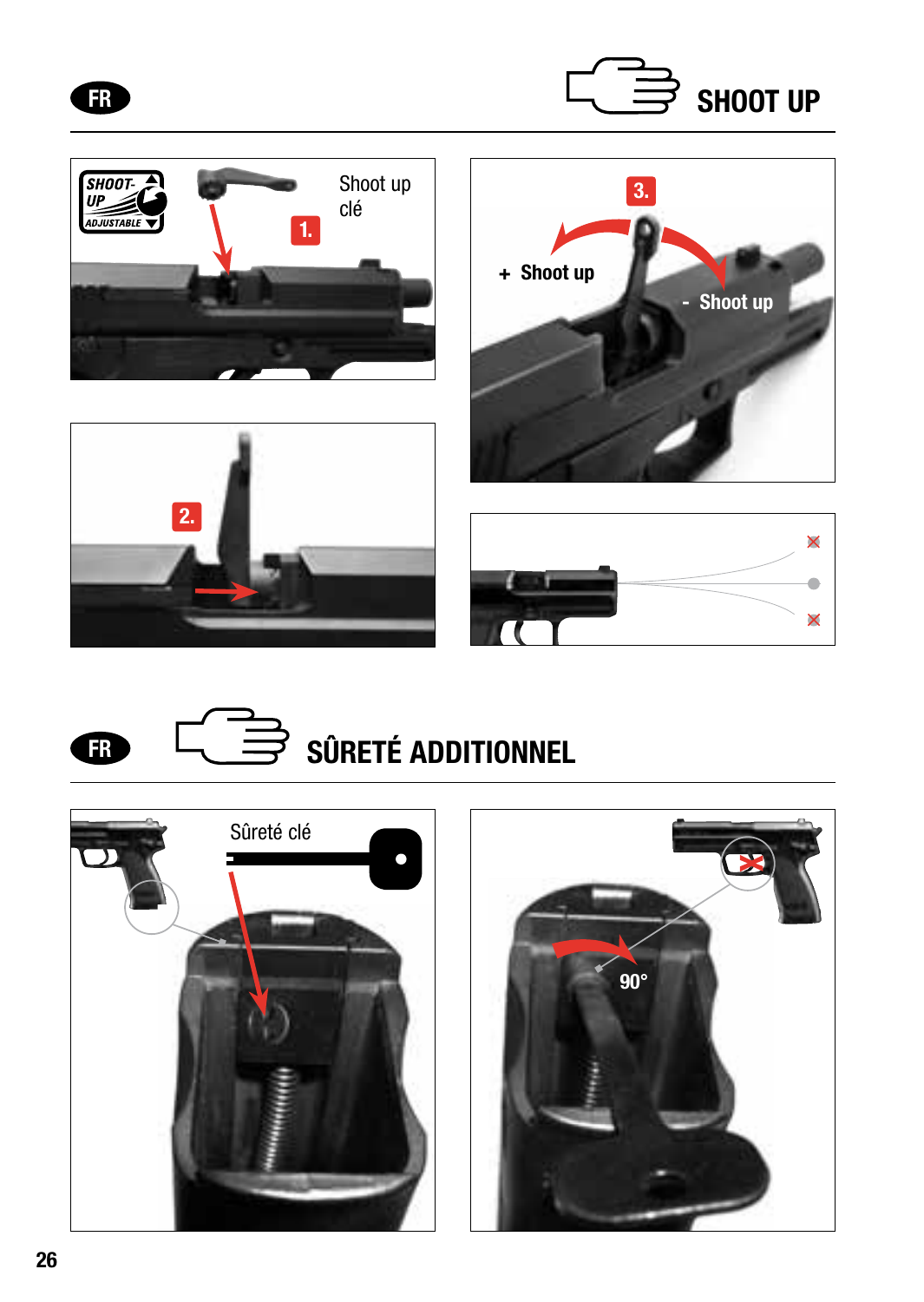# **MANEJO SEGURO DE ARMAS**

Deberá estar familiarizado con el manejo correcto y seguro de su arma. Con respecto a las reglas básicas para disparar con seguridad, considere cada contacto con el arma como parte de su manejo.

- Trate el arma como si siempre estuviera cargada.
- Cargue siempre el arma con el seguro activado para evitar disparos involuntarios.
- Mantenga el dedo siempre fuera del gatillo y colóquelo solamente cuando vaya a disparar.
- Utilice únicamente proyectiles específicos para esta arma.
- Mantenga la boca del arma siempre en una dirección segura.
- Sólo está permitido disparar el arma en la vivienda del propietario o en las zonas de tiro autorizadas por la policía, siempre y cuando el proyectil no pueda llegar más allá del área de tiro. Para ello, tenga presente siempre la distancia máxima de peligro del proyectil.
- Nunca transporte el arma cargada. Cárguela solamente cuando tenga intención de disparar.
- Nunca apunte con el arma hacia personas o animales. Evite los disparos en los que el proyectil pueda rebotar: nunca dispare sobre superficies lisas y duras, ni al agua.
- Antes de disparar, asegúrese de que el objetivo y el entorno sean seguros.
- Antes de transportar el arma o de recibirla de manos de otra persona compruebe siempre que está descargada.
- Asegúrese de poder controlar la dirección hacia la que apunta la boca, aún en caso de tropiezo o de caída del arma.
- Por motivos de seguridad, cuando vaya a disparar póngase siempre gafas protectoras.
- Guarde el arma siempre descargada, separada de la munición y en lugar seguro para evitar que personas no aptas (personas sin formación, niños) puedan acceder a ella.
- Entregue esta arma, junto con las instrucciones de uso, únicamente a aquellas personas que:
	- estén perfectamente familiarizadas con el manejo de esta arma

- hayan cumplido la edad mínima correspondiente fijada por la legislación en materia de armas del país respectivo.

- Cualquier modificación o reparación del arma deberá llevarla a cabo una empresa especializada o un armero.
- Nunca deje sin vigilancia un arma cargada.
- Siempre que entregue un arma a otra persona, asegúrese de que está descargada.

#### **REPARACIONES**

Una arma que no funcione perfectamente es peligrosa. Es difícil reparar uno mismo un arma, y un ensamblaje incorrecto puede producir anomalías de funcionamiento peligrosas.

Atención: La comprobación y reparación del arma sólo pueden llevarla a cabo especialistas autorizados o un armero.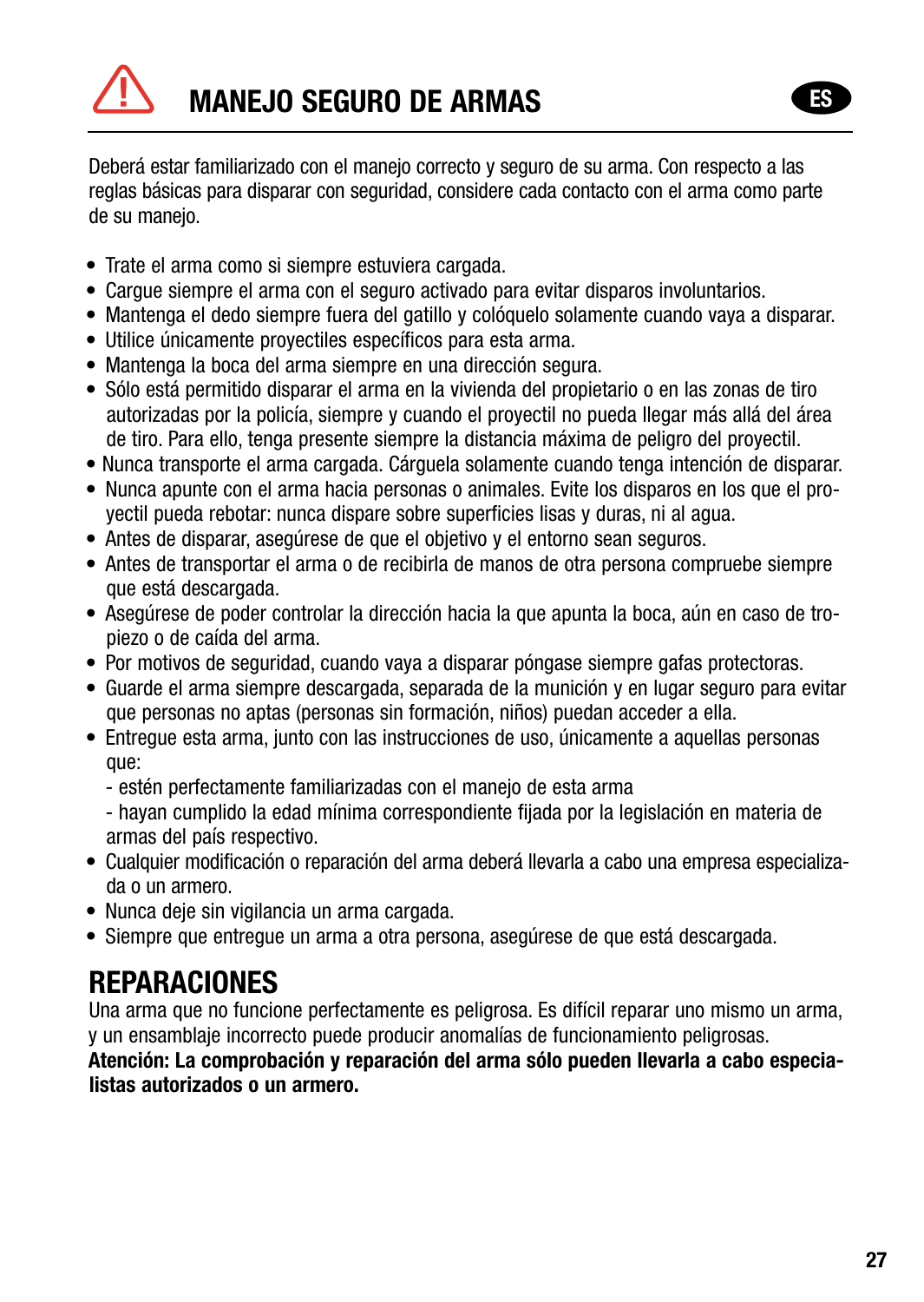

### ATENCIÓN

Por su propia seguridad y la de los demás, lea detenidamente las instrucciones de uso antes de disparar el arma por primera vez. Vendedores y compradores están obligados a cumplir con las normas de uso y posesión de armas de aire comprimido. Queda prohibida ficación legal. En caso de modificación quedaría extinguida de inmediato la garantía del fabricante.

#### Л AVISO

No porte o muestre este arma de aire comprimido en público. Puede ser motivo de confusiones e ilegal. Miembros de las fuerzas de seguridad y la policía pueden tomarla por un arma de fuego real. No modifique el color ni los elementos identificativos para hacer que se parezca más a un arma de fuego real. Es peligroso y puede ser un delito

#### GARANTIA

La empresa UMAREX se responsabiliza de reparar o sustituir su producto sin coste alguno en el plazo legalmente fijado a partir de la fecha de compra, siempre que el defecto no sea responsabilidad del propio usuario. Entregue el arma a un comerciante autorizado, descríbale el problema y adjunte el correspondiente comprobante de compra.

Las armas de aire comprimido de la empresa UMAREX Sportwaffen GmbH & Co. KG se fabrican de conformidad con las normas de homologación del Instituto Federal PTB (Physikalisch-Technischer Bundesanstalt), con la Ley Federal alemana, la normativa que establece el centro CIP y la experiencia en fabricación de armas de UMAREX Sportwaffen GmbH & Co. KG.

Por eso, no asumimos ninguna responsabilidad en el caso de que al exportar el arma a un país extranjero, ésta no cumpliera con la normativa legal local y el propietario o comprador tuviera que responder jurídicamente por dicho incumplimiento.

#### DATOS TÉCNICOS

| Número de artículo     |                            |                                          |          | 2.5682 企 2.5689 企 2.5690 企 2.5930 企 2.5934 企 |          |
|------------------------|----------------------------|------------------------------------------|----------|----------------------------------------------|----------|
| Sistema                | <b>Gas Airsoft</b>         |                                          |          |                                              |          |
| Calibre/Munitión       | cal. 6 mm BB               |                                          |          |                                              |          |
| Energía                |                            | 1 JOULE max. 1 JOULE max. 1,3 JOULE max. |          |                                              |          |
| Velocidad de disparo   | hasta 95 m/s con 0,20 g BB |                                          |          |                                              |          |
| Longitud del cañón     | 78 mm                      | 96 mm                                    | $151$ mm | 129 mm                                       | 109.5 mm |
| Peso                   | 732 g                      | 856 g                                    | 1117a    | 880 g                                        | 874q     |
| Longitud               | 174 mm                     | 195 mm                                   | 235 mm   | 215 mm                                       | mm       |
| Capacidad del cargador | 22 BBs                     | 25 BBs                                   | 25 BBs   | 25 BBs                                       | 29 BBs   |
| Distancia de peligro   | 150 m                      |                                          |          |                                              |          |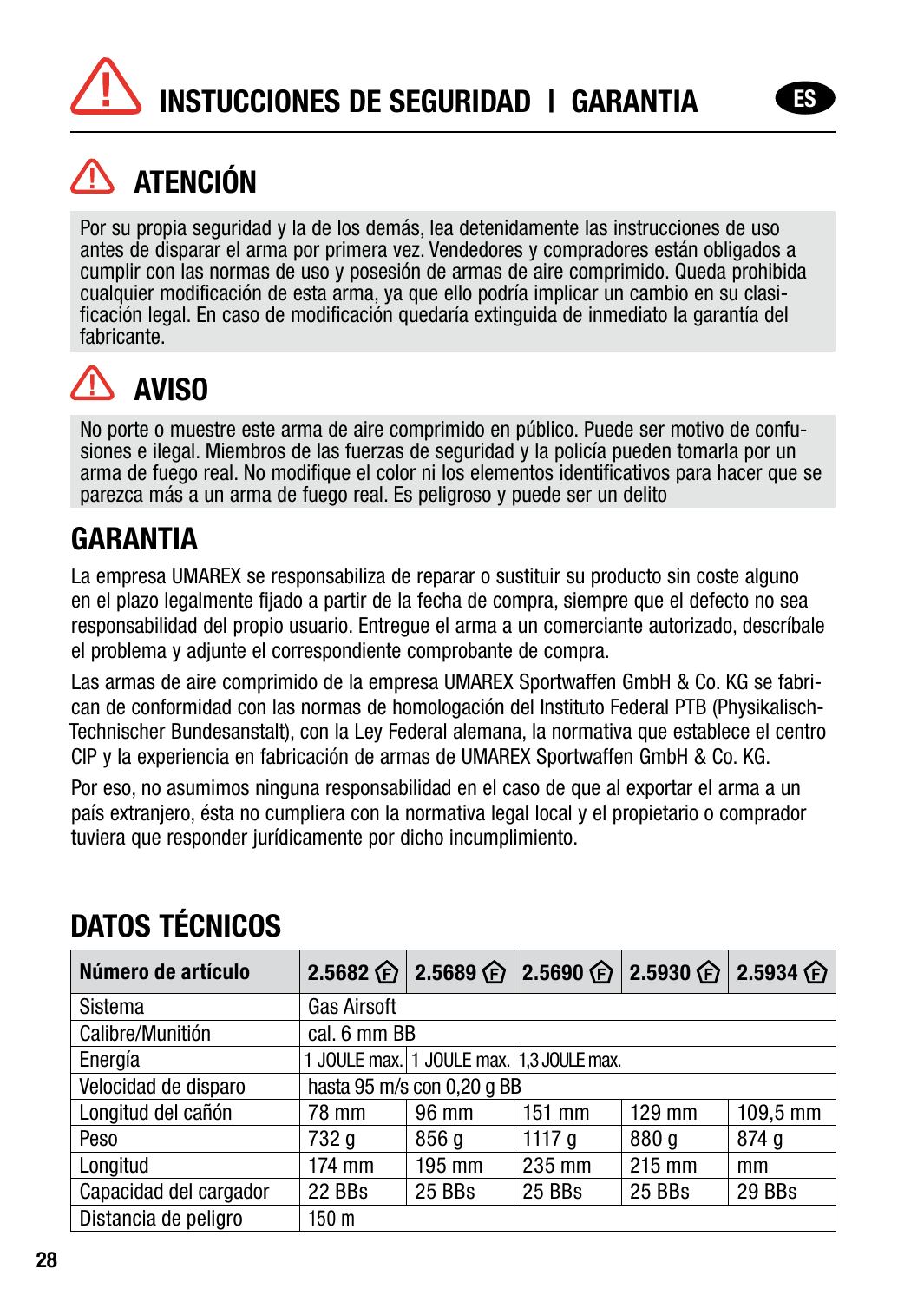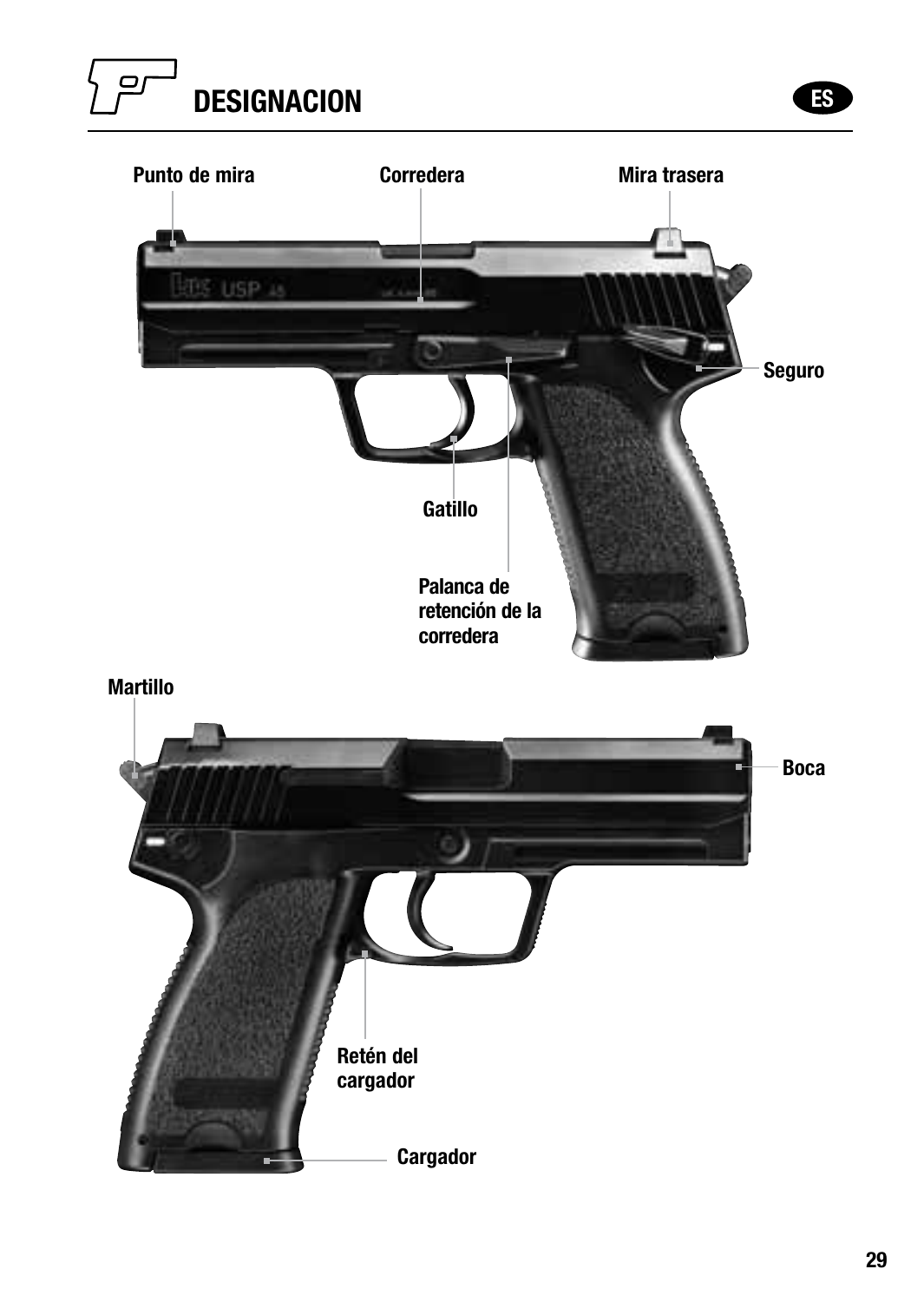# SEGURO **ESPECIAL EN ENGLAND**



### $\hat{N}$  atención

- Manipule la pistola sólo cuando esté asegurada.
- Procure que la boca apunte siempre en una dirección segura.





#### DESTENSAR EL MARTILLO



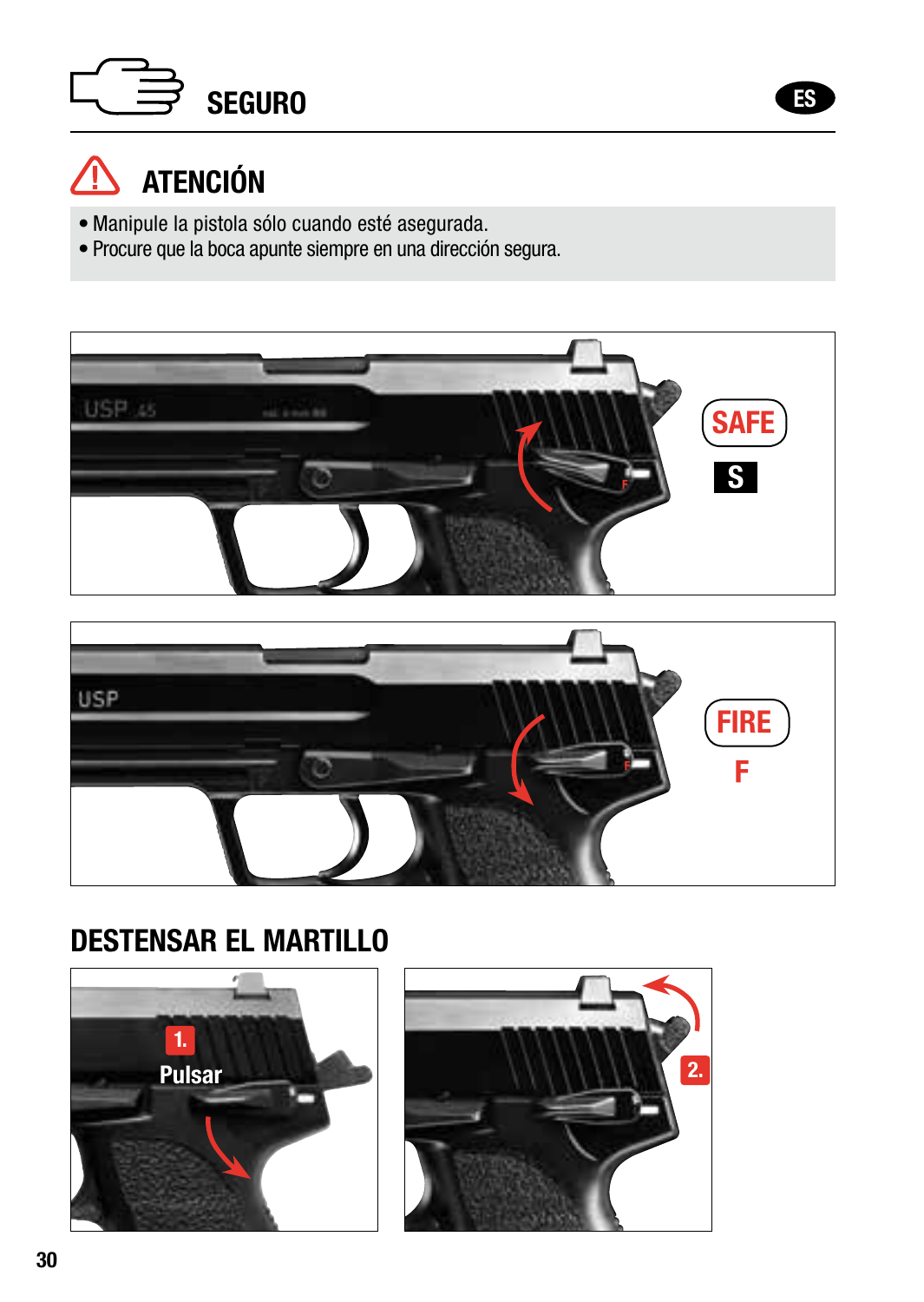

## ATENCIÓN

- Mantenga la cara y las manos a una distancia prudente de el gas.
- Las posibles fugas de pueden causar congelación. El gas pueden explotar a partir de los
- 50 °C. No fume y manténgase alejado de cualquier fuego. El gas es altamente inflamable.





Presione el retén del cargador. Extraiga el cargador de la pistola por la parte inferior de la empuñadura.

Mantenga el cargador en gas el tanque inclinado hacia abajo. Introduzca la boquilla de la bombona de gas en la abertura del cargador en posición vertical. Apriete la bombona de gas en la abertura de carga. Cuando el gas se escape por los laterales de la abertura de carga significará que el cargador está lleno.





#### Extirpar del Gas

Sujete el cargador hacia abajo. Presione la válvula y desplace el seguro de la válvula hacia arriba. El gas restante se saldrá del cargador.

ES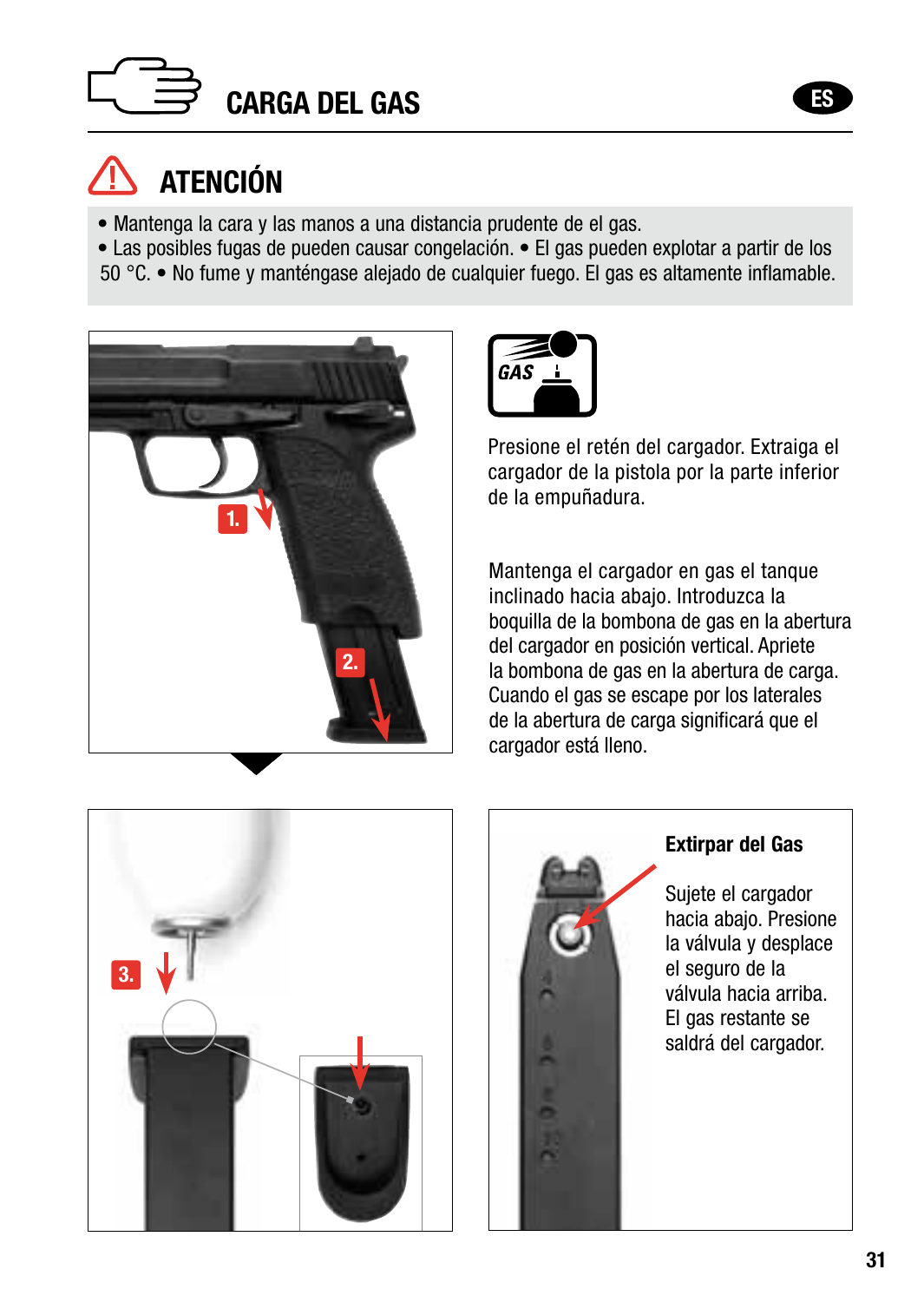





Presione el retén del cargador. Extraiga el cargador.

Bajar y retener el alimentador. Cargar los BBs. Desbloquear el retén del resorte.

Introducir el cargador.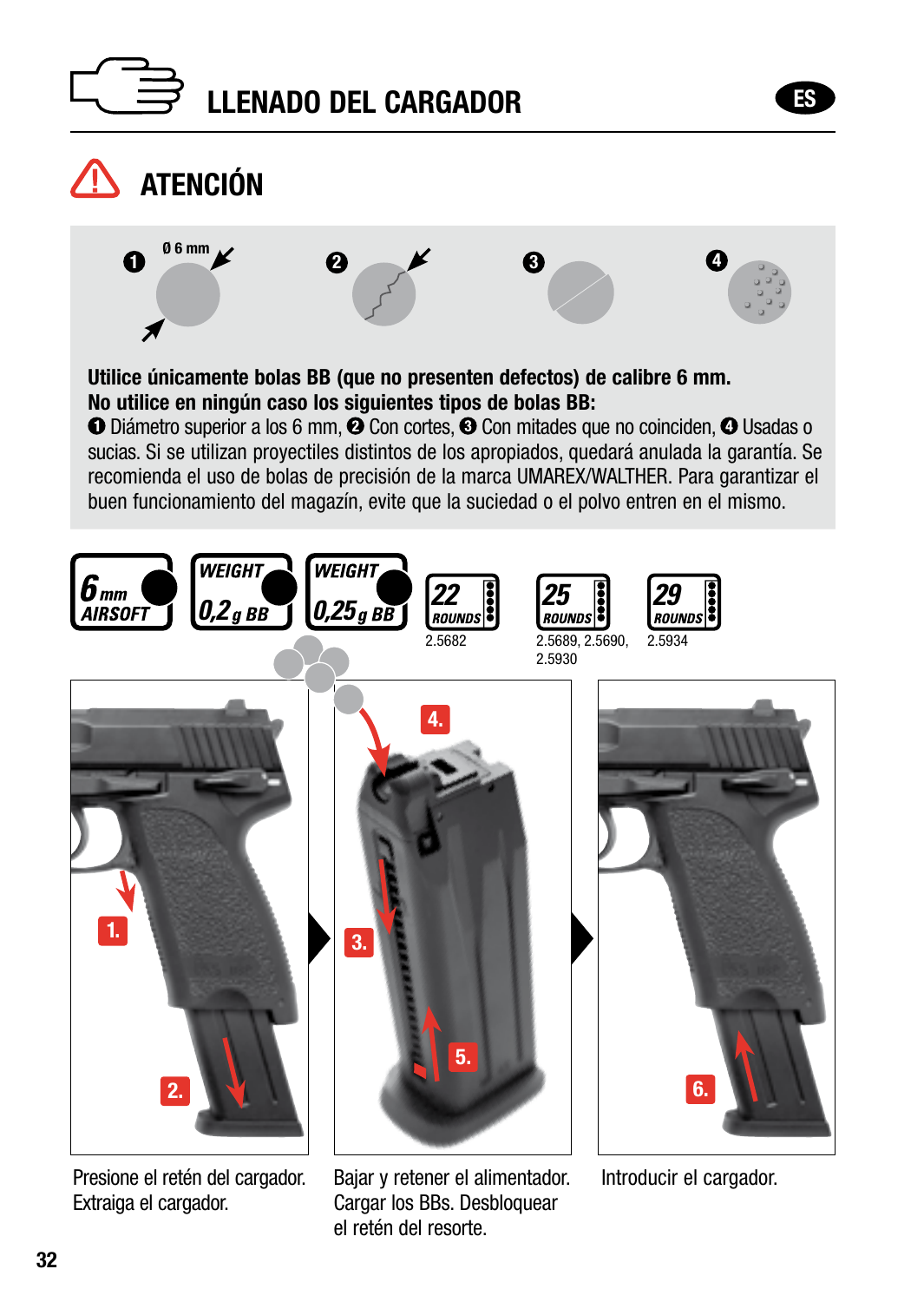







Para cargar el arma, tire de la palanca de armado hacia atrás hasta el tope y, a continuación, desplácela hacia adelante.



ES

Al accionar el gatillo 3.





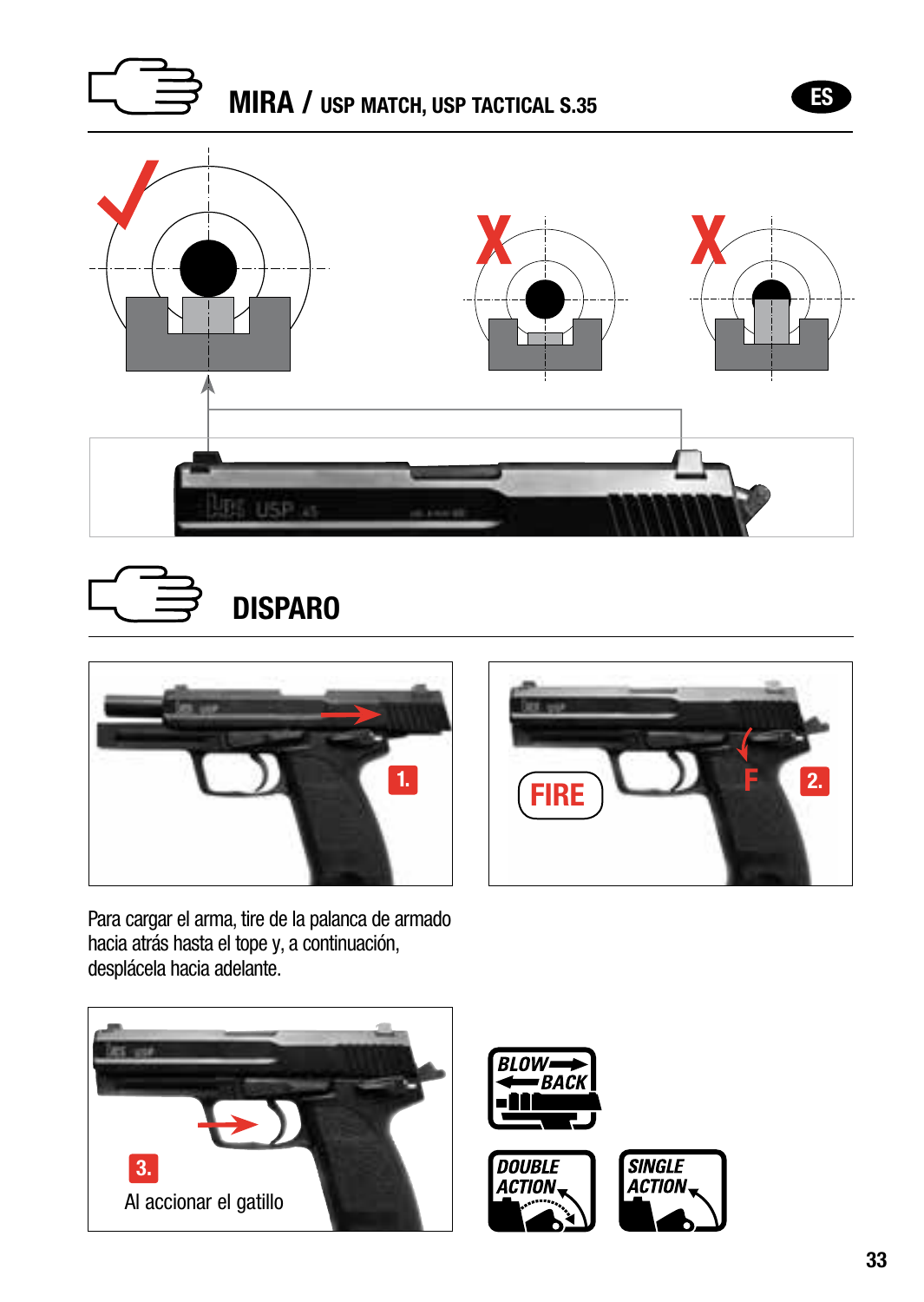







 $\overline{\mathsf{x}}$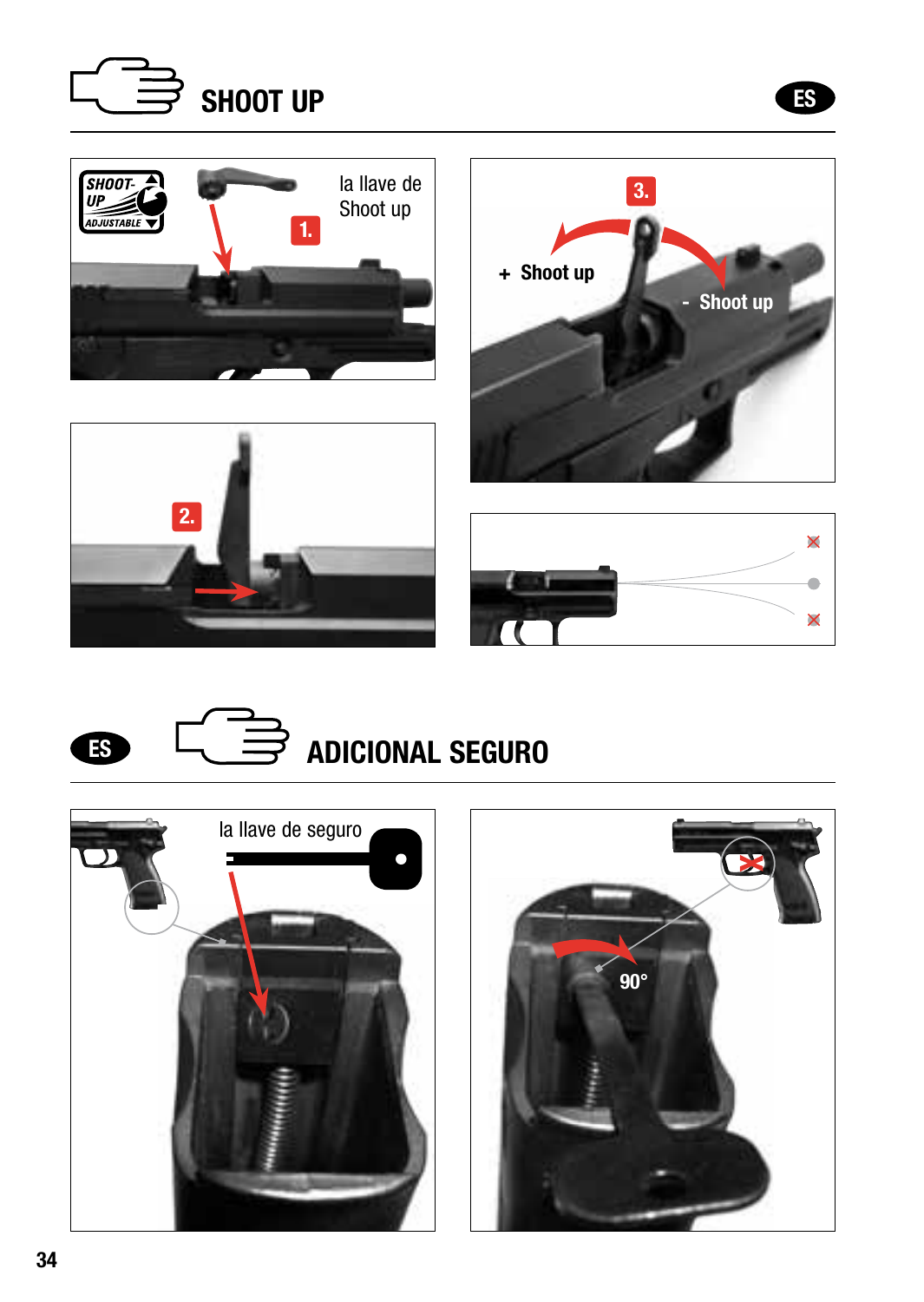

Elevation adjustment / Höhenverstelllung Ajustage d'hauteur / Ajuste en altura



Windage adjustment / Seitenverstellung Ajustage latéral / Ajuste en deriva



Shoot too far high / Schuss zu hoch Tir trop haut / Tiro demasiado alto



Shoot too far low / Schuss zu tief Tir trop bas / Tiro demasiado bajo



Shoot too far right / Schuss zu weit rechts Tir trop à gauche / Tiro demasiado hacia la derecha



Shoot too far left / Schuss zu weit links Tir trop à droite / Tiro demasiado hacia la izquierda





TRIGGER STOP / USP MATCH, USP TACTICAL